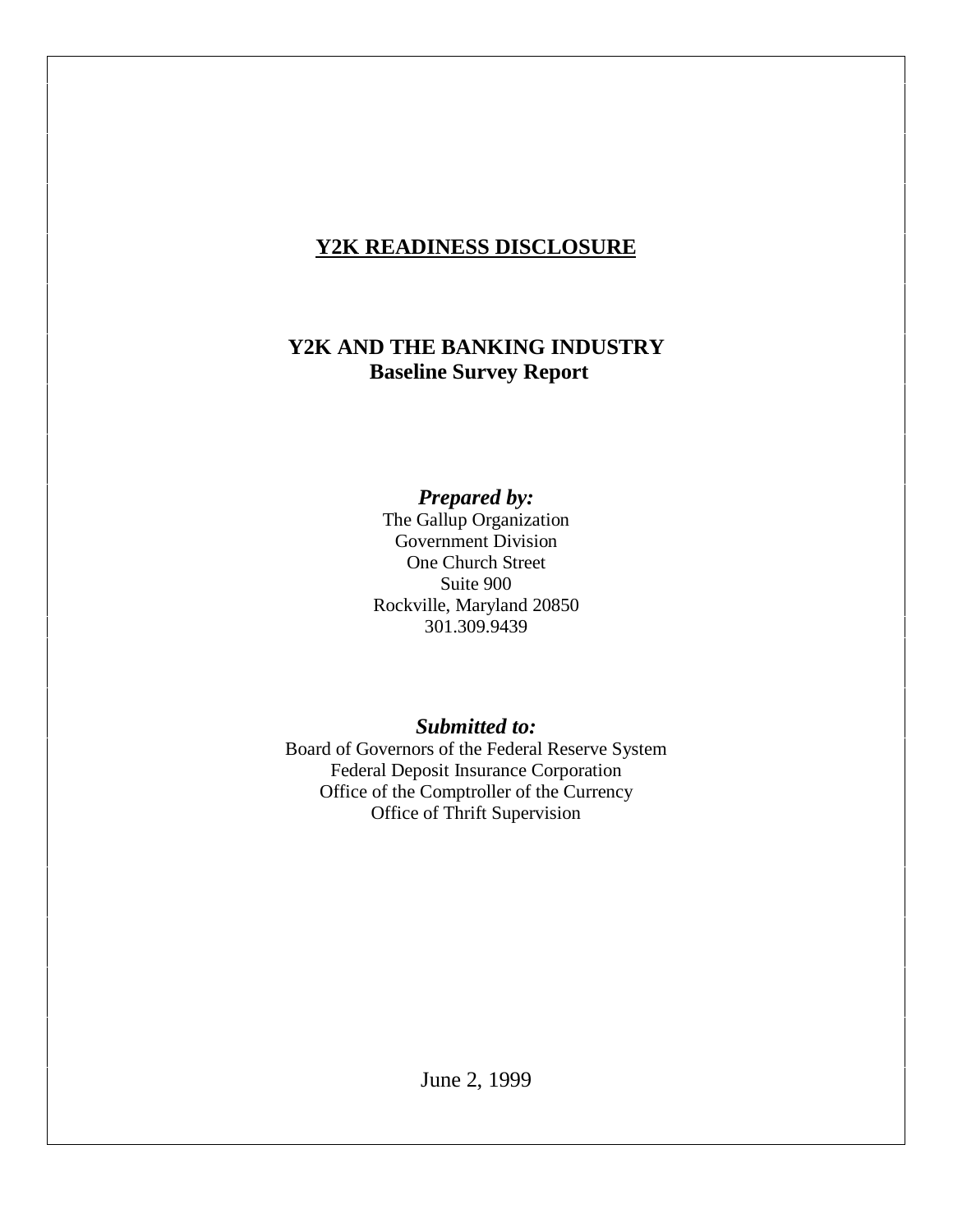# **TABLE OF CONTENTS**

| 2. Public Concern about Y2K Computer Problems on Banks and their Deposits  12         |    |  |  |
|---------------------------------------------------------------------------------------|----|--|--|
|                                                                                       |    |  |  |
|                                                                                       |    |  |  |
|                                                                                       |    |  |  |
| 3. Public Confidence in Banks To Prevent or Minimize Y2K Problems 20                  |    |  |  |
| 4. Actions Respondents Will Take To Minimize Y2K Problems and the Potential Impact on |    |  |  |
|                                                                                       | 22 |  |  |
|                                                                                       |    |  |  |
|                                                                                       |    |  |  |
|                                                                                       |    |  |  |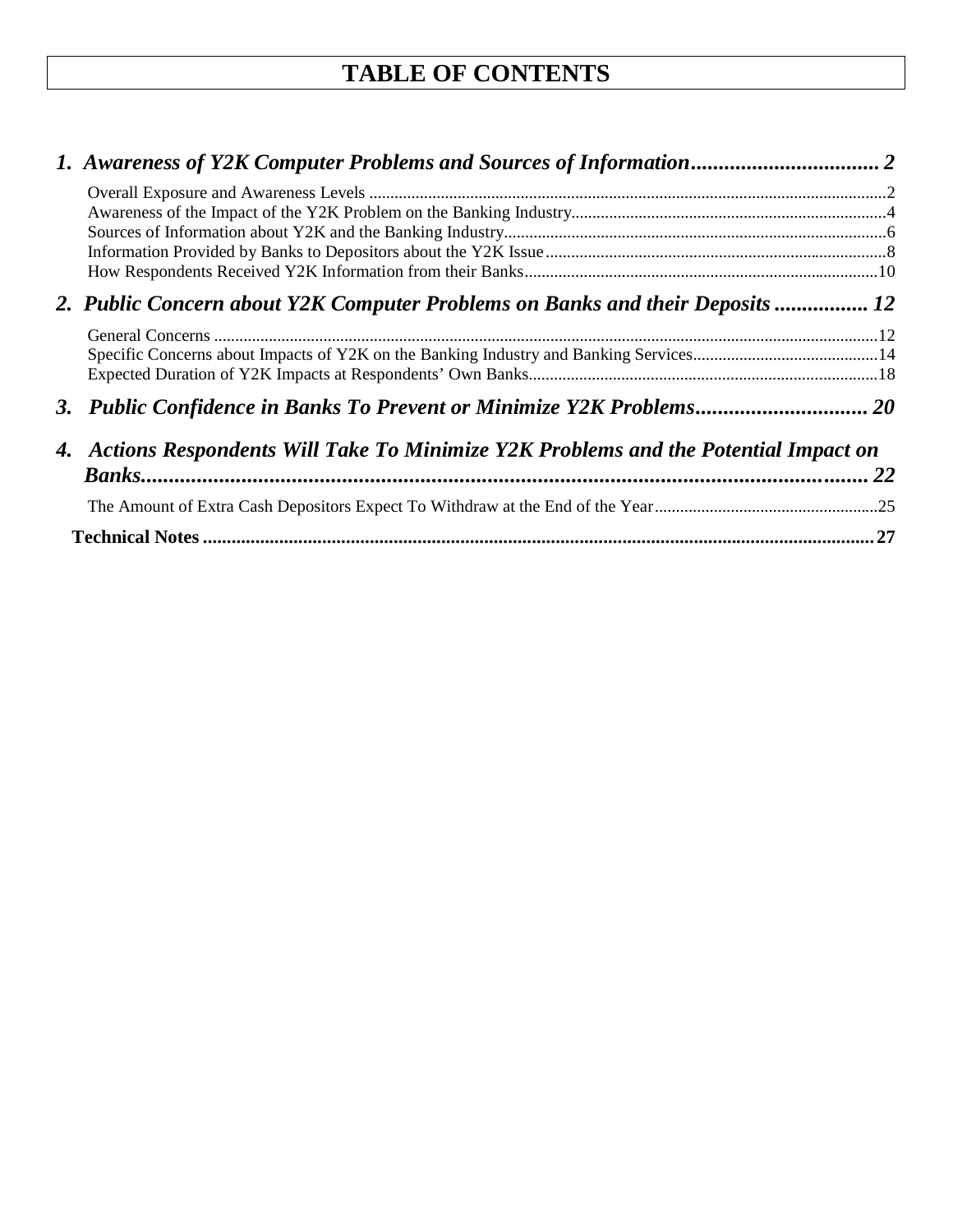The Gallup Organization (Gallup) conducted telephone interviews with a randomly selected, representative sample of 2,653 non-institutionalized adults aged 18 or older living in households with telephone service in the contiguous continental United States. The field period ran from March 1-14, 1999.

After interviewing was completed, the data were weighted to match the latest estimates of the demographic characteristics of the adult population available from the U.S. Census Bureau. A detailed description of the methodology can be found in the *Technical Notes*.

All sample surveys are subject to the potential effects of sampling error, a divergence between the survey results based on a selected sample and the results that would be obtained by attempting to interview the entire population in the same way. The chance that sampling error will affect a percentage based on survey results is mainly dependent upon the number of interviews on which the percentage is based. In 95 out of 100 cases, results based on national samples of 2,600 interviews can be expected to vary by no more than 2.2 percentage points (plus or minus the figure obtained) from the results that would be obtained if all qualified adults were interviewed in the same way. For results based on smaller national samples or subsamples (such as men or person over the age of 55), the chance of sampling error is greater and therefore larger margins of sampling error are necessary in order to be equally confident of survey conclusions.

Additional details on the design and conduct of the survey are included in the Technical Notes. Results for focus groups were provided in a separate report.<sup>1</sup> In the remainder of this report, we describe in detail the responses to the national survey of public attitudes and beliefs about the impact of Y2K computer problems on the banking industry.

 $\overline{a}$ 

<sup>&</sup>lt;sup>1</sup> Y2K and the Banking Industry, The Gallup Organization, April 26, 1999.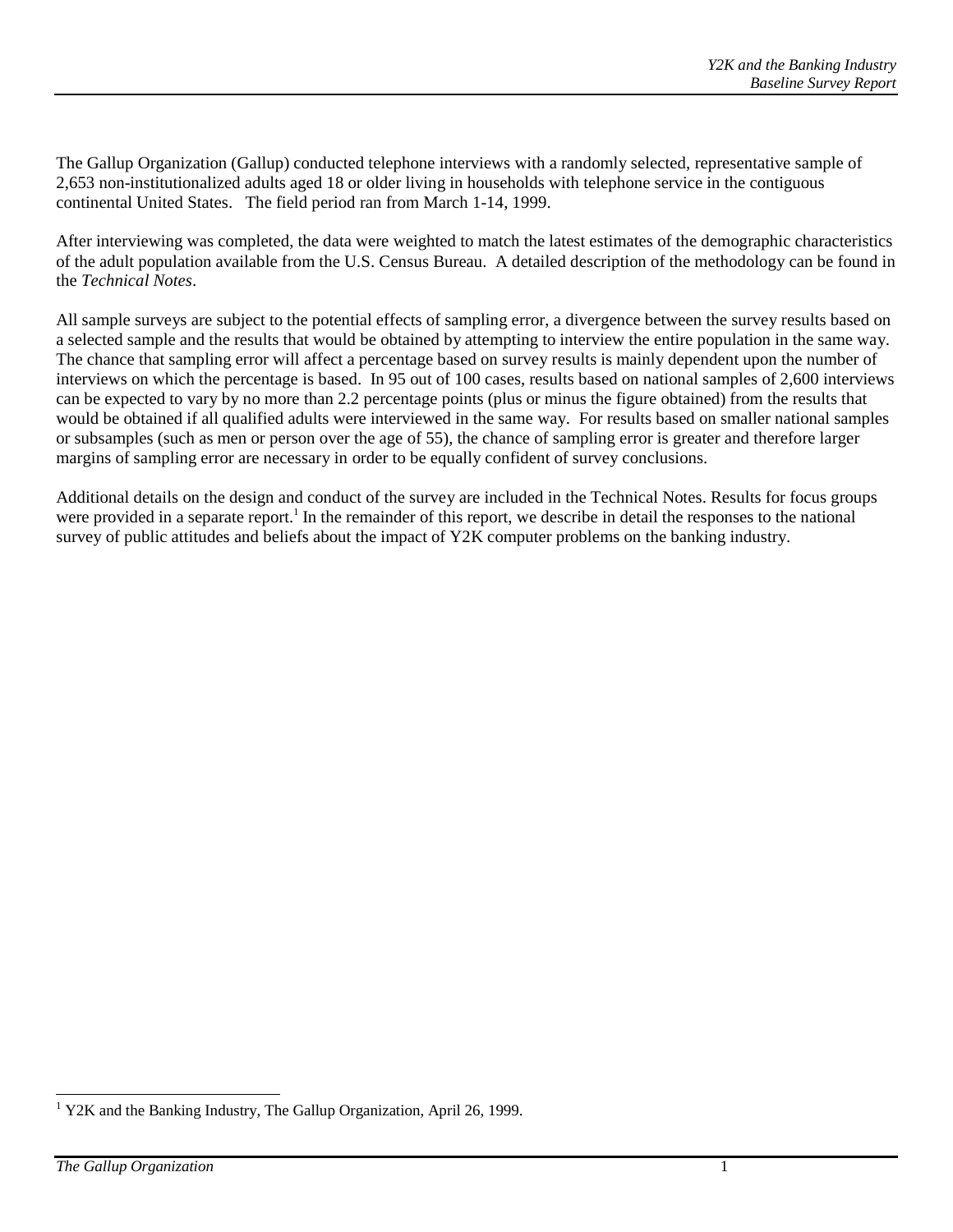### **1. Awareness of Y2K Computer Problems and Sources of Information**

#### **Overall Exposure and Awareness Levels**

By the first half of March1999, most Americans were familiar with the computer systems issue known as the "Y2K problem," the "millennium bug," or the "century date change problem." As shown in Figure 1, over 80 percent of US adults reported that they had seen or heard about the issue, and about one-half reported they had heard "a great deal" about it. Only 7 percent of Americans indicated they had heard nothing at all about the Y2K issue or its potential impacts on the American economy and society.

Levels of public awareness have increased somewhat since December 1998, when a national telephone survey conducted by Gallup found that 39 percent of Americans had heard "a great deal" about the Y2K problem and another 40 percent had heard something about it. The percentage of Americans who report seeing or hearing nothing about the issue has been steady at 7 to 8 percent for several months.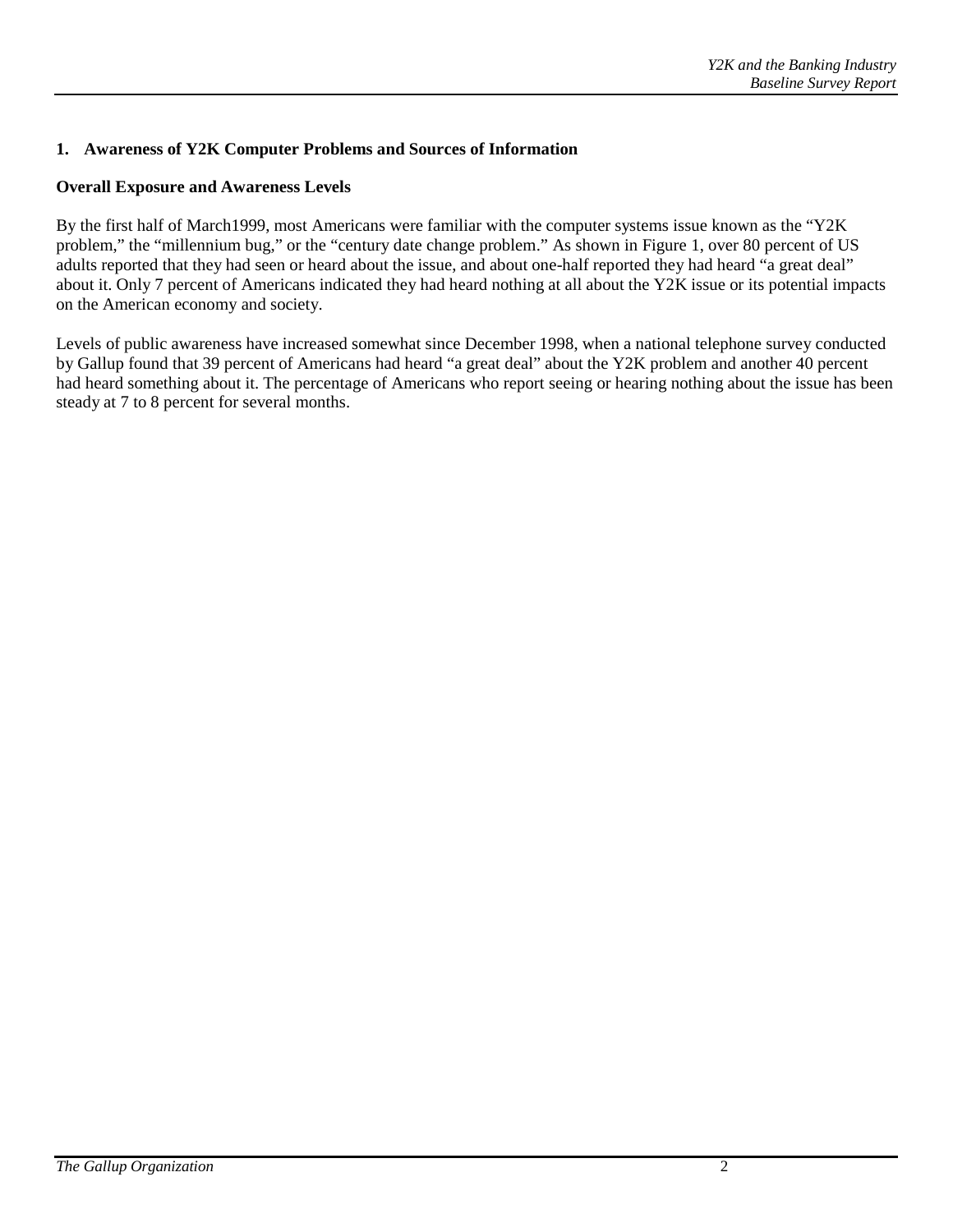

### **Figure 1. Exposure to the Y2K Issue**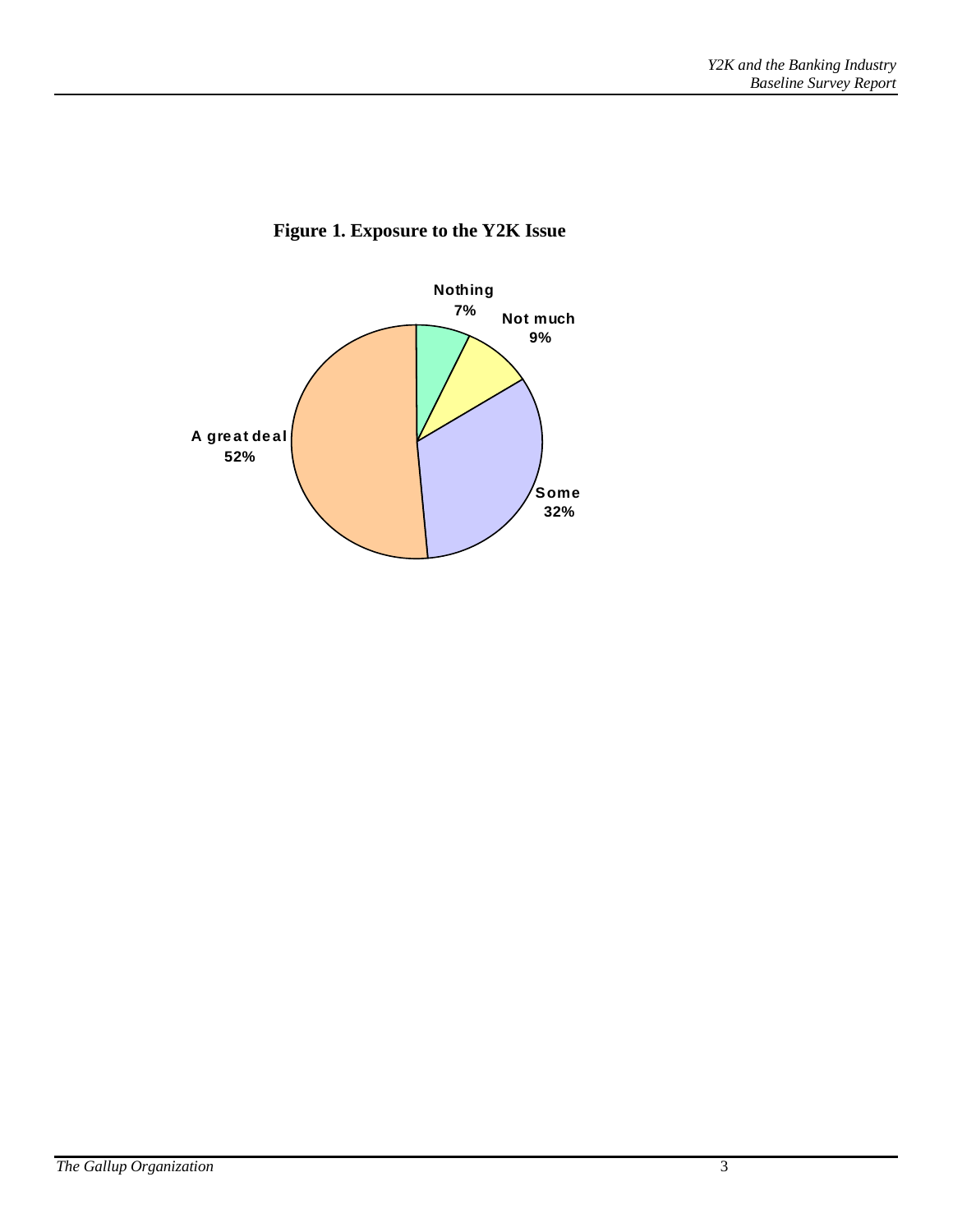#### **Awareness of the Impact of the Y2K Problem on the Banking Industry**

Although general awareness of the Y2K problem among the general public was relatively high in March 1999 (and very high among some segments), exposure to specific information about the potential impact of Y2K problems on the *banking industry* was significantly lower. As shown in Figure 2, only 46 percent of U.S. adults reported seeing or hearing anything specifically about the likely effects of Y2K on banking services. Thus, the percentage who have been exposed to news about the impact of the millennium bug on banking is only about half that who report **any** level of exposure to news about the Y2K computer problem (only 7 percent reported they had heard nothing at all about it).

Across social and economic segments, the variation in exposure to information about Y2K and banking is similar to that observed for overall exposure to news and information about Y2K issues. Variation across regions of the country in seeing, reading or hearing specifically about Y2K and banking was limited to a few percentage points (not shown). However, as for general exposure, residents of suburban communities were 10 percentage points more likely to report awareness of Y2K banking issues compared to those in rural areas (see Figure 3).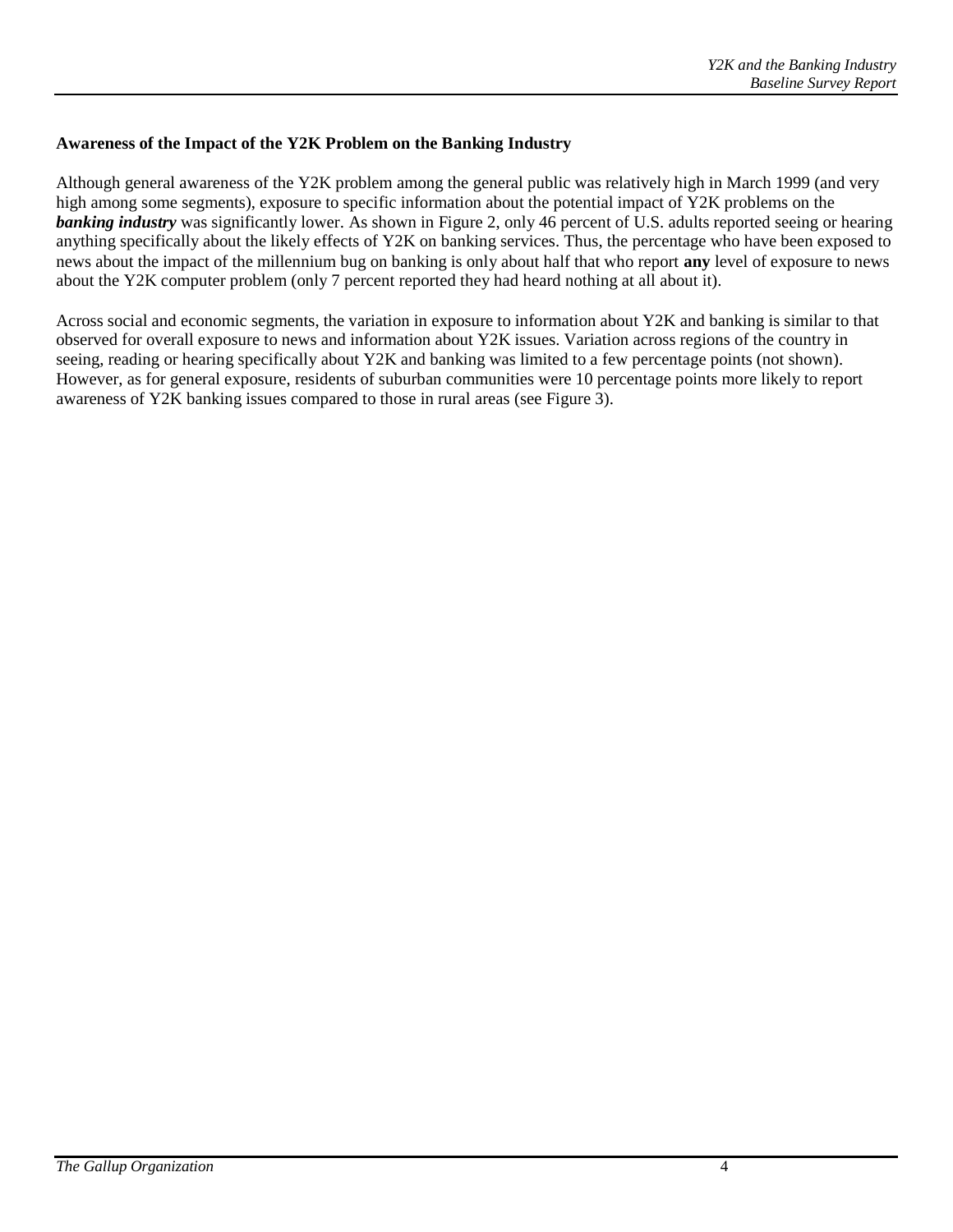

**Figure 2. Have You Seen, Heard or Read Anything Specifically about the Impact of the Y2K Problem on the Banking Industry?**

**Figure 3. Awareness of Y2K Impact on Banking Industry by Urbanization**

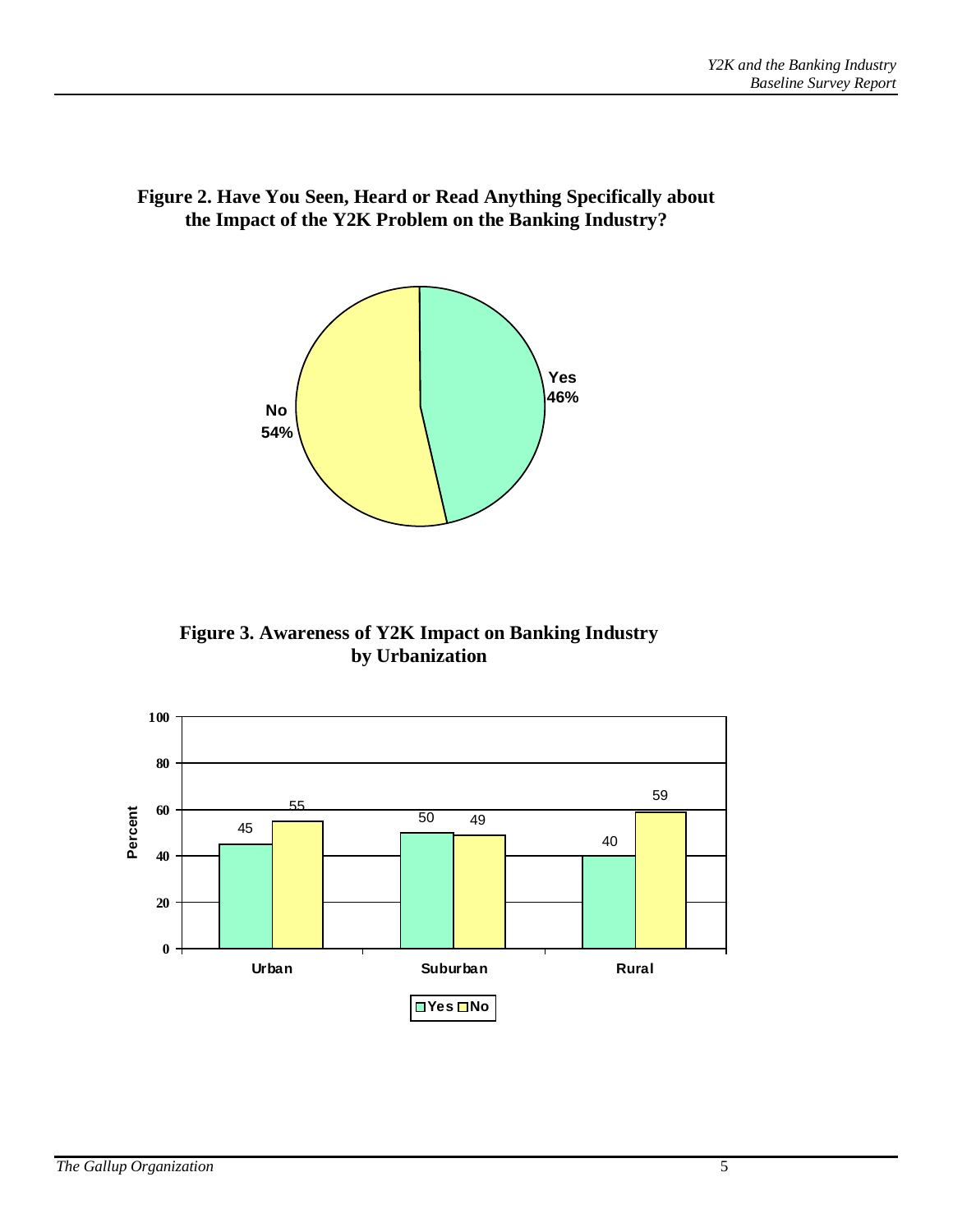#### **Sources of Information about Y2K and the Banking Industry**

The subgroup of survey respondents (46 percent) who indicated they had seen, read or heard something *specifically about the impact of the Y2K problem on the banking industry* were asked to name the sources of that information. The question was asked in open-ended format, and interviewers coded as many responses as respondents offered.<sup>2</sup> Respondents named seven common information sources. Figure 4 displays the distribution of responses across the seven most commonly named sources (plus an "other" residual category).<sup>3</sup>

Television and newspapers were by far the most commonly cited sources of information about the impact of Y2K problems on the banking industry. Taking account of multiple responses, television was mentioned by 36 percent. Newspapers were the second most commonly mentioned source, named by 32 percent.

Considerably fewer respondents mentioned other types of information sources. Magazines provided information about Y2K and banking for less than half the percentage that mentioned television or newspapers. Family members, friends, and coworkers were mentioned by only 12 percent. Web pages on the Internet were mentioned by only 7 percent of respondents to this item. Lowest of all information sources coded, radio broadcasts were mentioned by only 5 percent of these respondents. A total of 7 percent of respondents named a broad variety of other separate sources (e.g., stock brokers, insurance representatives, school courses, etc.), but none of these were named by more than a fraction of 1 percent of respondents and so are not separately identified.

<sup>&</sup>lt;sup>2</sup> No respondent offered more than four sources of information. The average was slightly over two sources named.

<sup>&</sup>lt;sup>3</sup> Because multiple responses were coded, the distribution of **responses** in Figure 4 is thus somewhat different from the distributions in all previous figures in this report. Our objective in Figure 4 is to show the relative propensity of the public to obtain messages from different types of sources. Thus, respondents who named more than one type of information source are counted once for each **different** source. A respondent who mentioned television and the Internet are counted twice in the distribution of **responses** in Figure 4. However, respondents who named the **same type of source** more than once (e.g., two newspapers or three television programs) were only counted once for a specific type of source. So a respondent who named two magazines and three radio programs would have **two** responses counted, one for magazines and one for radio.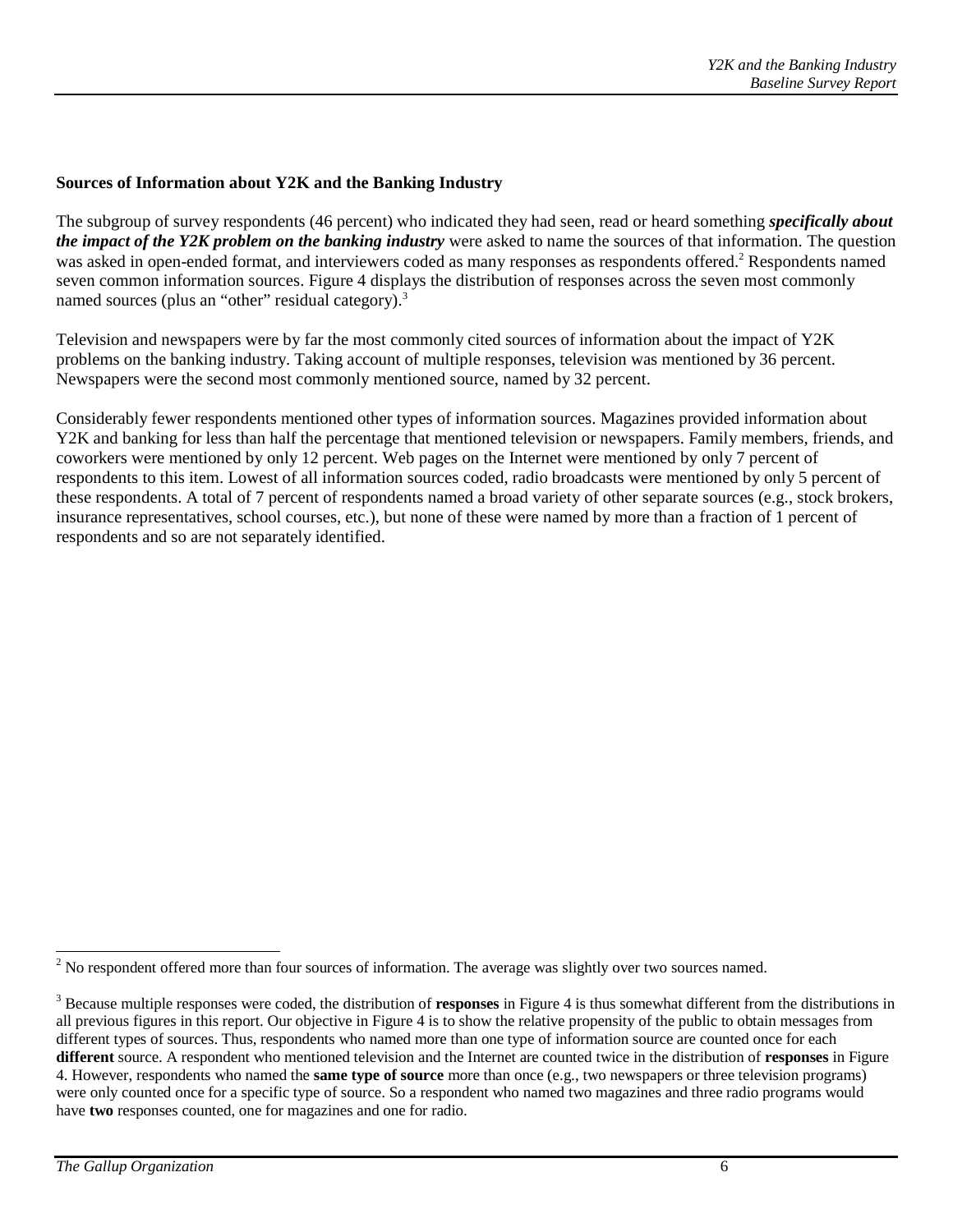

**Figure 4. Source of Information about Y2K Impact on Banking**

**Figure 5. Use of TV, Newspapers and Magazines for Information about Y2K Impact on Banking by Urbanization**

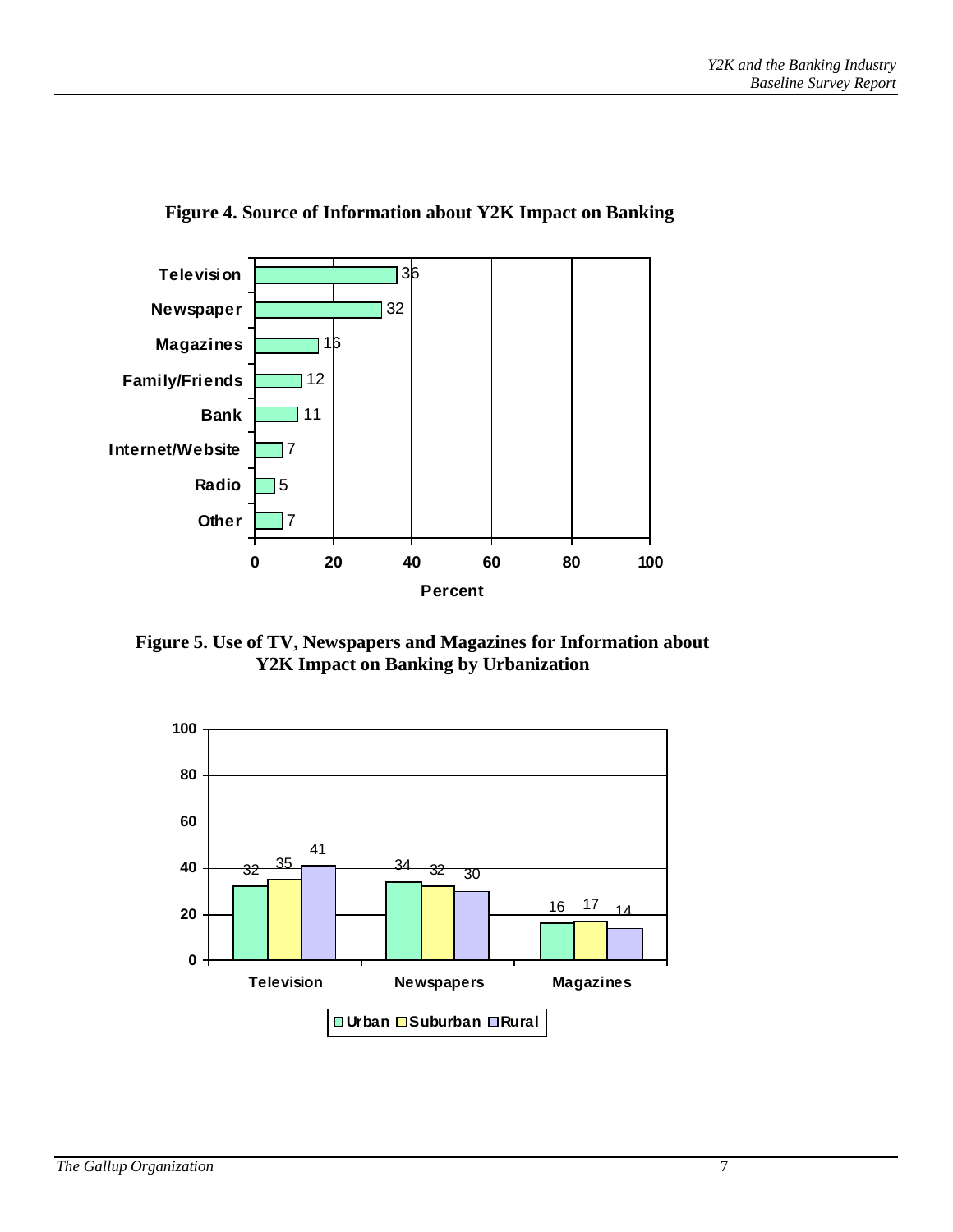#### **Information Provided by Banks to Depositors about the Y2K Issue**

Federal financial regulatory agencies have been giving guidance to the banking industry about developing and implementing strategies for communicating with customers about the Y2K computer problems and what steps are being taken to minimize the impact on the quality and continuity of banking services. Federal financial regulatory agencies' guidance suggests appropriate content, format and delivery systems for information about what each bank is doing to accomplish the following goals:

- Develop and implement plans for analyzing, correcting and testing its own computing systems,
- Evaluate interactions with computing systems of its business partners and other organizations,
- Develop contingency plans to handle unforeseen business disruptions, and to
- Reassure customers that deposit insurance provided by FDIC will remain in full force throughout the century date change.

Federal financial regulatory agencies also serve an important validation function by visiting regulated institutions to evaluate their progress toward meeting Y2K preparedness goals.

Among the top priorities is ensuring that bank customers have the information they need to make prudent decisions about managing their funds on deposit in regulated banks. In particular, federal financial regulatory agencies are concerned that bank customers receive specific information from their banks on their year 2000 readiness efforts.

Exaggerated fears of losing access to funds for a prolonged time period could lead depositors to withdraw substantial funds from banks during the final days of 1999. To encourage prudent behavior, federal financial regulatory agencies recommend that each regulated bank plan and implement a broad consumer awareness program about the bank's readiness for the century date change. The March 1999 survey attempted to assess how well bank customers are being kept apprised of Y2K readiness by the banks where they keep deposits and obtain other services.

Respondents were asked the general question, "Have you received any information about the Y2K computer problem from your bank?" As shown in Figure 6, only about one-quarter of survey respondents recalled receiving information about Y2K directly from their own banks, a level considerably below what would be expected based on data from banks who have already begun implementing customer awareness communications efforts.<sup>4</sup>

 $\overline{a}$ 

<sup>&</sup>lt;sup>4</sup> In this section, those who received information from their banks were identified by combining responses to two survey questions. Respondents were counted as having received information from their bank if they volunteered "from their bank" in response to a question as to where they got information about the Y2K problem in banking discussed in the prior section (see Figure 4), or if they responded "yes" to the question "Have you received any information about the Y2K computer problem from your bank?". Combining responses is necessary because those who volunteered that they had received Y2K information from their bank in the first question were not asked the second question. The combined categories are thus equivalent to asking all bank account holders whether they had received Y2K information from their banks.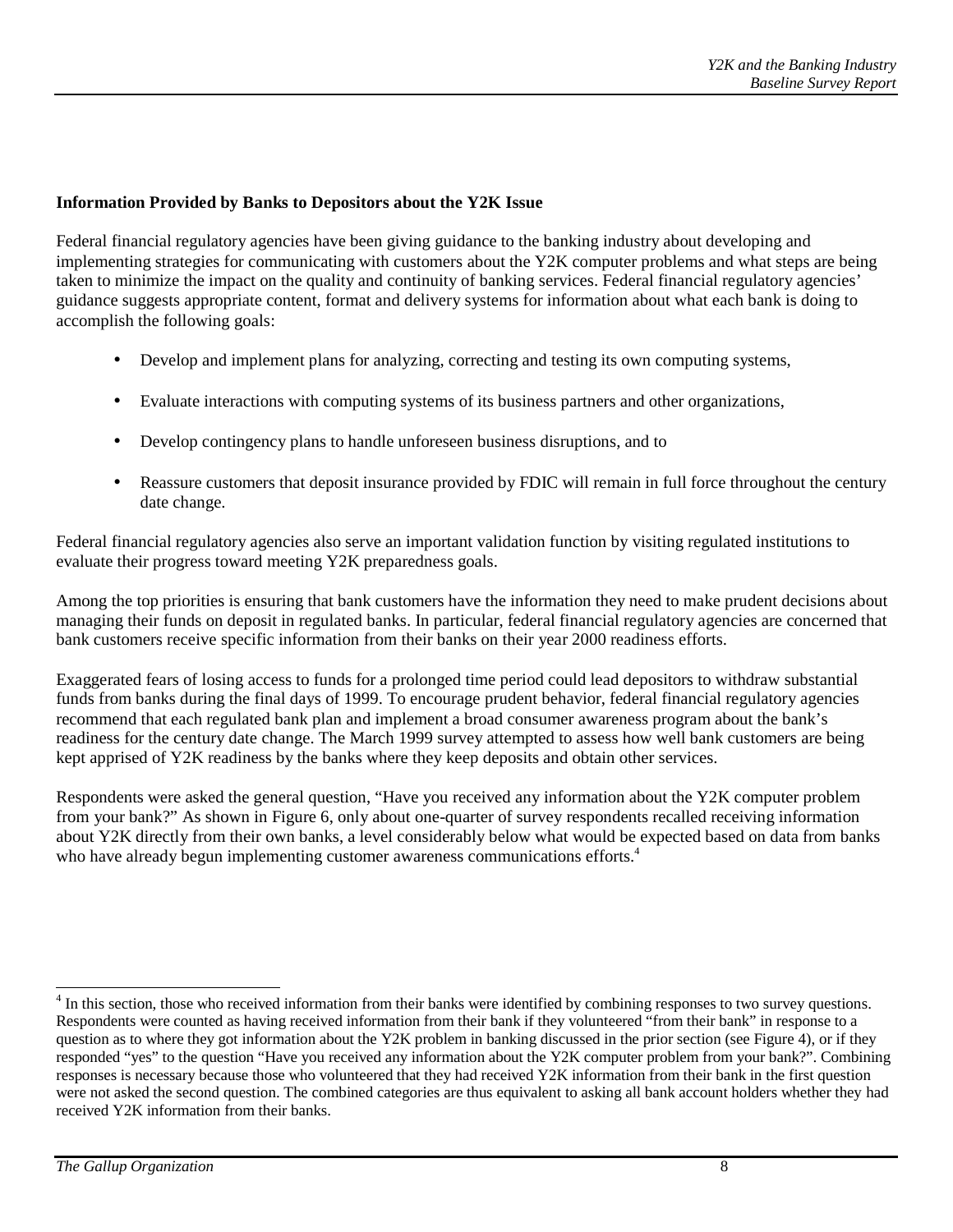

### **Figure 6. Have You Received Information about Y2K from Your Bank?**



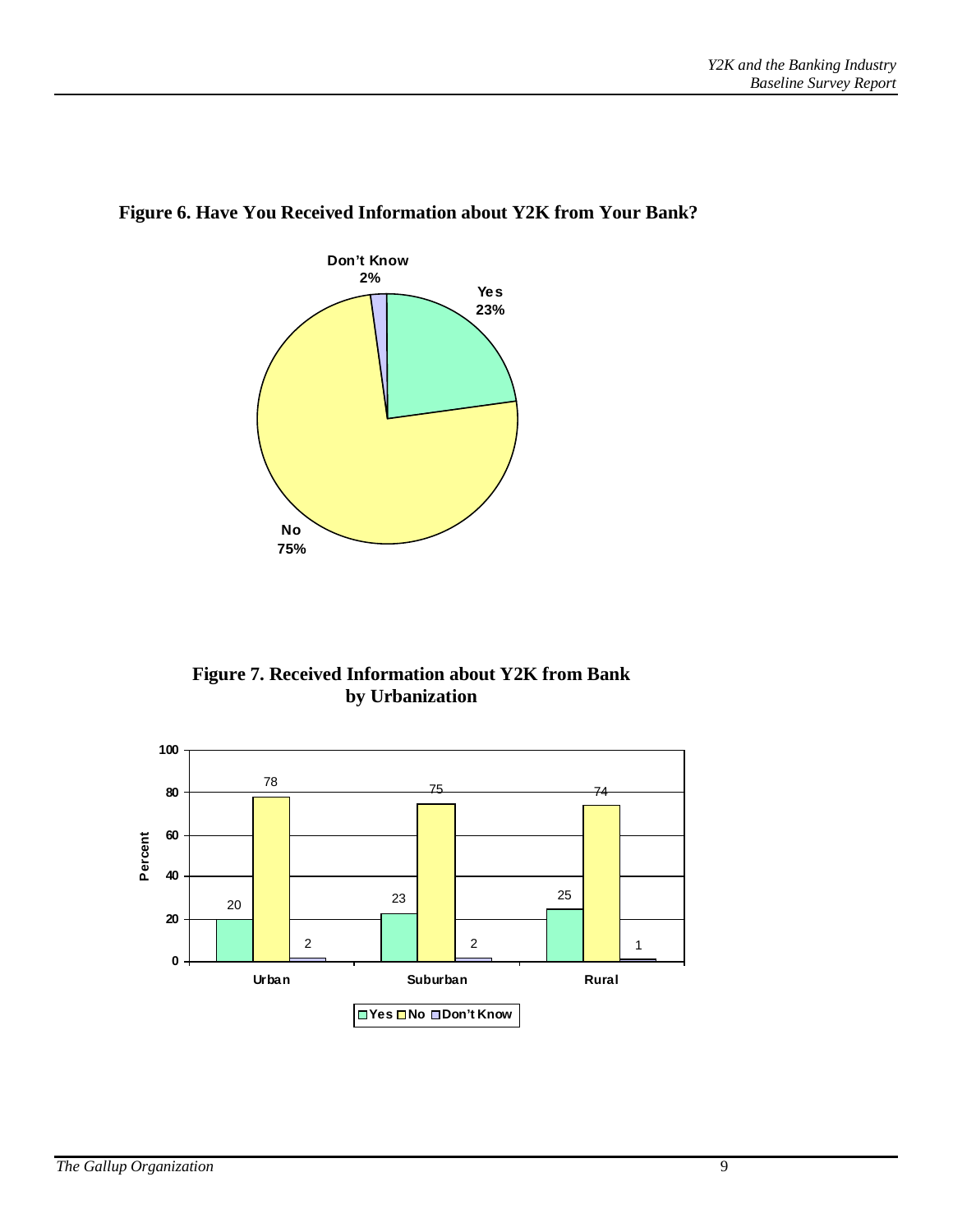#### **How Respondents Received Y2K Information from their Banks**

Those who indicated that they had received Y2K information directly from their banks were asked the open-ended question, "How exactly did you receive the information from your bank?" Interviewers probed for and coded up to two responses.

Figure 8 indicates that fully half of these respondents recalled receiving the information in an enclosure with their regular bank statement through the mail. In addition, 35 percent of these respondents said they had received a special mailing (i.e., not with their regular account statement) from their bank. Seven other ways of receiving information (plus a residual "other" category) were mentioned by respondents, including bank signs, advertising materials, conversations with bank managers, tellers or other employees, family and friends, or their bank's website. However, all of these modes were mentioned by well under 10 percent of these respondents. Since only 25 percent of the sample was asked this question, this indicates that only about 2 percent to 4 percent of all respondents are receiving Y2K information from their banks via any one of these sources.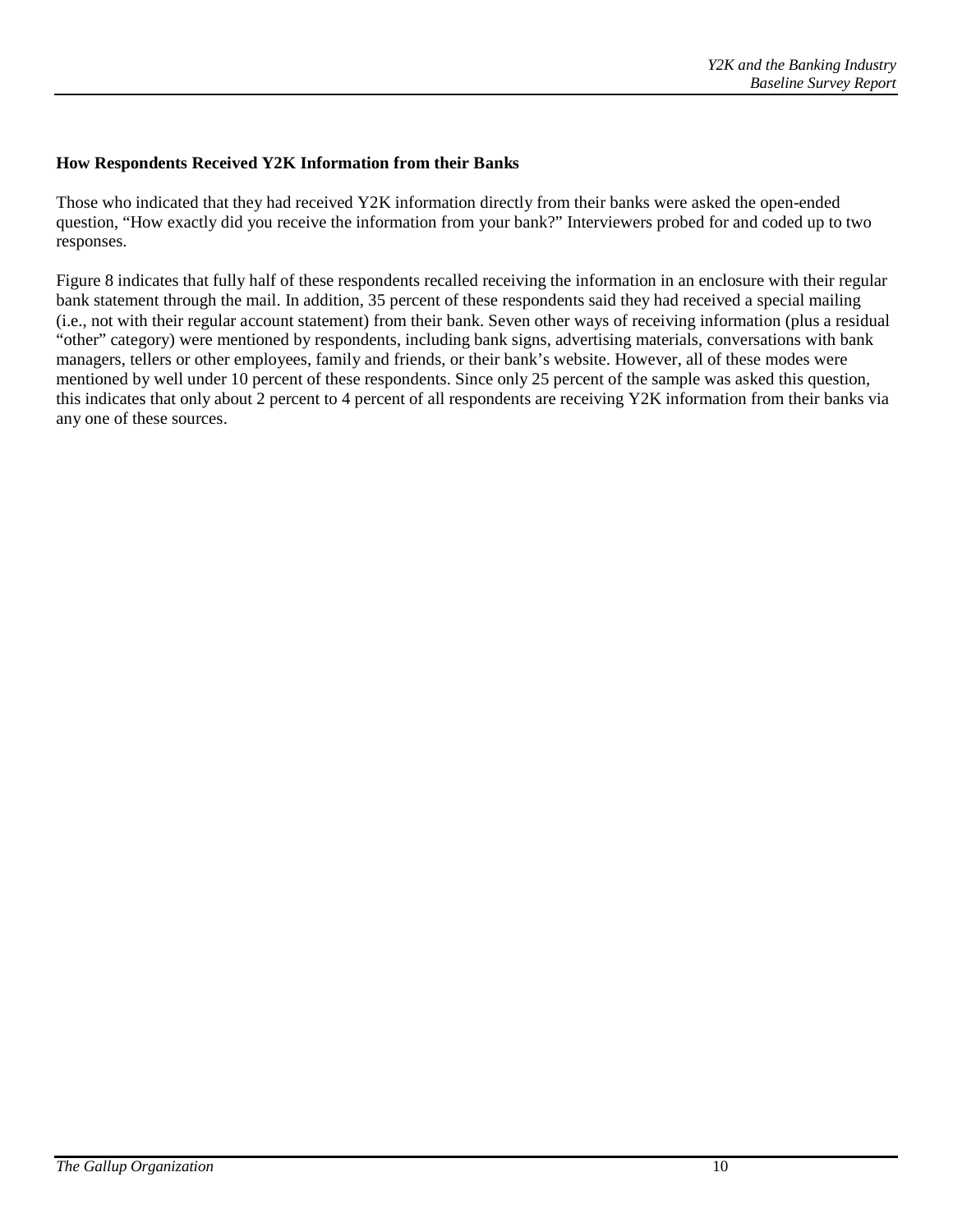

### **Figure 8. How Did Respondent Receive Y2K Information from Bank?**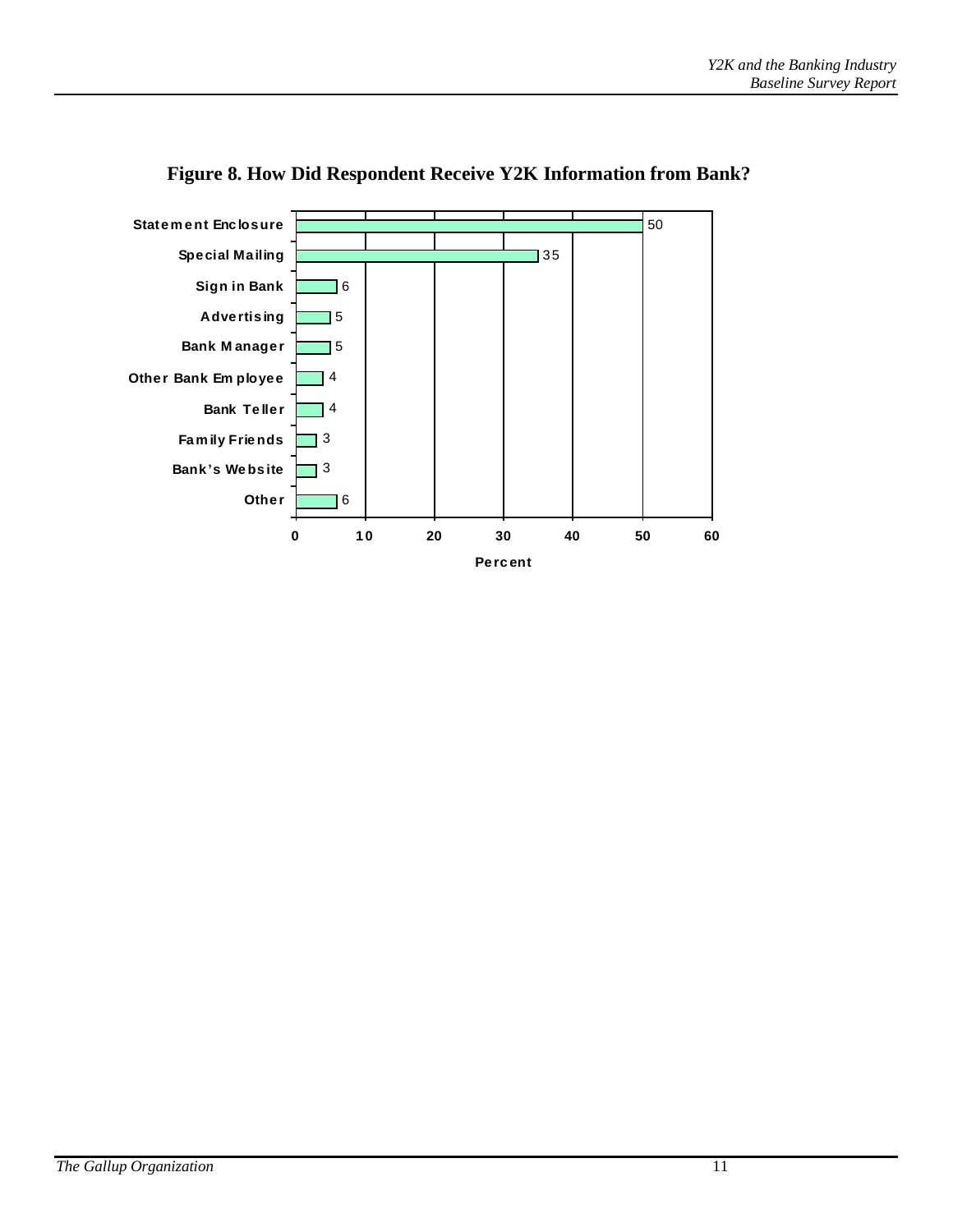### **2. Public Concern about Y2K Computer Problems on Banks and their Deposits**

### **General Concerns about the Banking Industry**

Reasoning that respondents' actions to protect themselves from the consequences of Y2K banking problems would be driven by both their knowledge of **and** their levels of concern about the impact of banking service disruptions, the March 1999 survey investigated respondents' state of concern about the problem on several levels. First, respondents were asked the general question, "Overall, how concerned are you about the Y2K computer issue? Would you say you are very concerned, somewhat concerned, not too concerned, or not at all concerned?"

In general, the U.S. population is evenly divided in their levels of concern. Figure 9 indicates that a total of 51 percent are either "very concerned" (11 percent) or "somewhat concerned" (40 percent), and that 49 percent are either "not too concerned" (32 percent) or "not at all concerned (17 percent).

In addition, survey data suggests that those with more exposure to Y2K issues (more information) are more likely to be planning to take rational and prudent precautions and less likely to be planning to take drastic steps to prepare for Y2K. By providing more of the right kinds of information to depositors, it appears that banks and federal financial regulatory agencies can increase informed decision making, without simultaneously causing higher levels of concern, and, as a consequence, higher rates of more drastic steps to protect access to their money.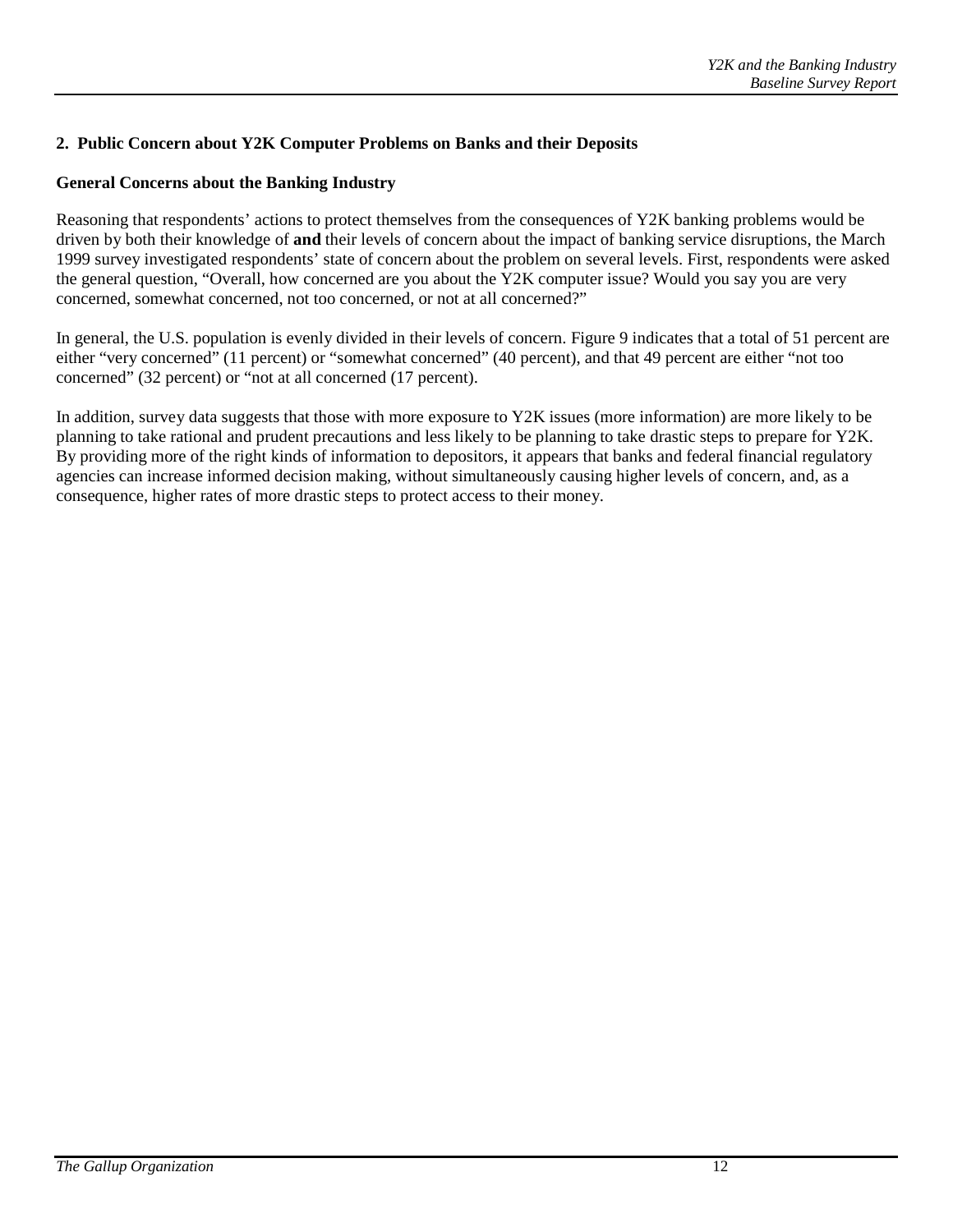

### **Figure 9. Level of Concern About Y2K Computer Issue**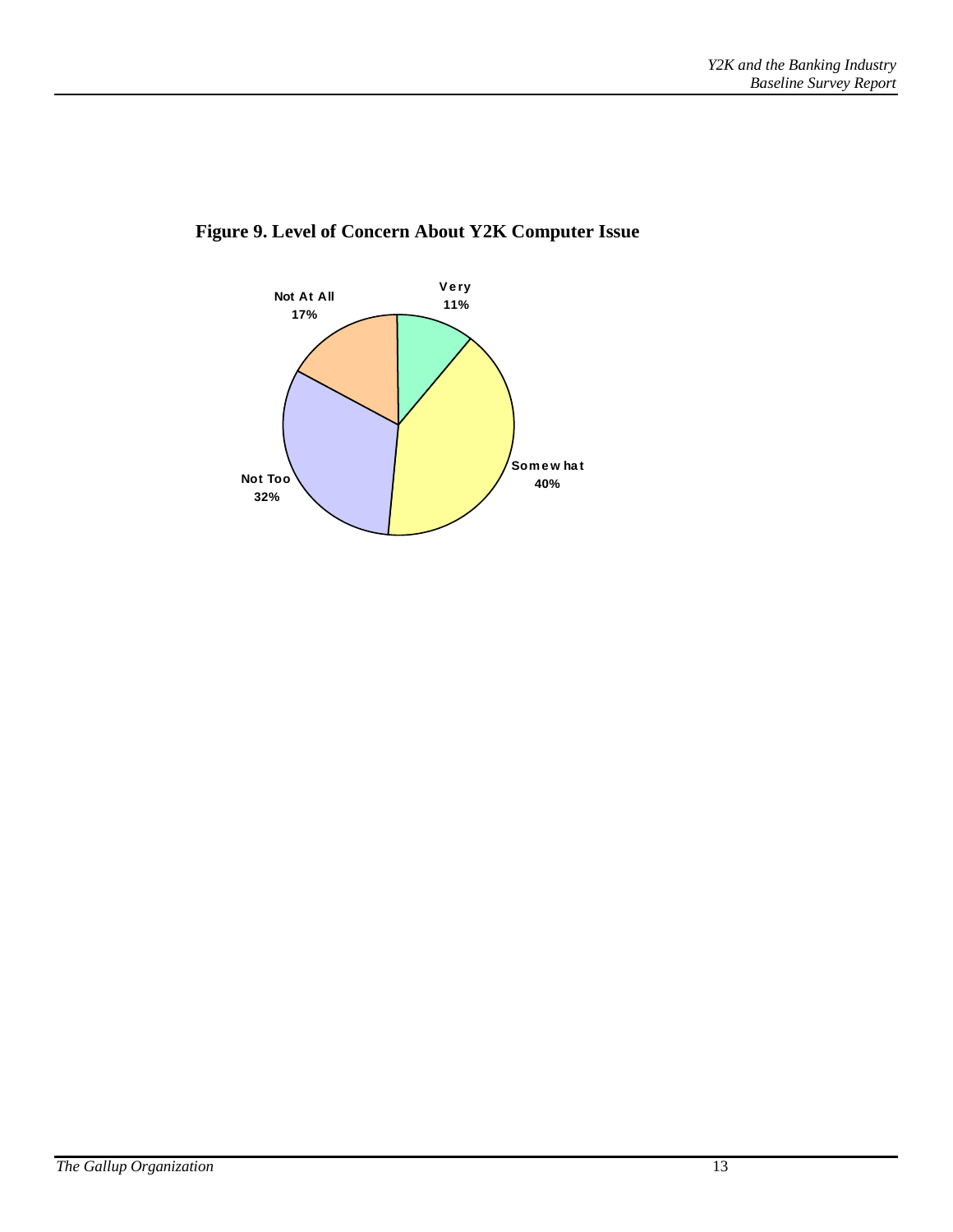### **Specific Concerns about Impacts of Y2K on the Banking Industry and Banking Services**

To probe further about the public's concerns about disruptions to banking services, the March 1999 survey included a series of questions to determine which of seven hypothetical events or responses might result from the impact of Y2K problems on bank computer systems. Six of the items asked respondents how likely they thought it was that specific problems would affect banks' ability to provide normal services or would threaten either access to or the security of deposits. A seventh question asked respondents how likely they thought it was that the general public would react to the problem with panic behavior. The hypothetical events listed below were read to respondents in random order:<sup>5</sup>

- People will panic and pull all of their money out of the bank before the end of the year.
- ATMs will not work.
- People will temporarily lose access to cash.
- Banks will lose track of people's money.
- People will get access to other people's bank accounts.
- The entire banking system will shut down.
- Checks will not be cleared properly and will bounce.

After each one was read, respondents were asked whether they thought each event would occur using the following scale:

- Definitely will happen
- Probably will happen
- You are uncertain
- Probably will not happen
- Definitely will not happen.

Figure 10 displays stacked bar charts showing the percentage of respondents who chose each of the response options for each of the seven hypothetical events. In Figure 10, the events are listed from top to bottom in accordance with the percentage who indicated that the event "definitely would happen."

There is considerable variation across the seven items in the percent of respondents who feel each event is more likely to occur or is more unlikely to occur. The percent who are uncertain varies only between 15 percent and 21 percent. However, whereas some 47 percent of respondents believe that panic withdrawals by the public definitely or probably will happen, only 17 percent believe it is likely that bank problems will allow people to have access to the bank accounts of others.

In general, the U.S. public is not inclined to make strong, confident predictions ("definitely will happen") for any of the seven hypothetical events (levels are below 10 percent for all but the panic withdrawal scenario). However, it is clear that Americans have considerable concern that some of the potential negative consequences might occur.

With respect to public response to Y2K threats, nearly half (47 percent) consider it likely that people will panic and withdraw **all** their funds prior to year's end, compared to 37 percent who consider it unlikely.

<sup>&</sup>lt;sup>5</sup> The Computer Assisted Telephone Interviewing (CATI) software automatically randomized the order of the hypothetical events read to each respondent. This approach helps to avoid measurement error due to response position preferences and the impact of response to one item on the response to subsequent items.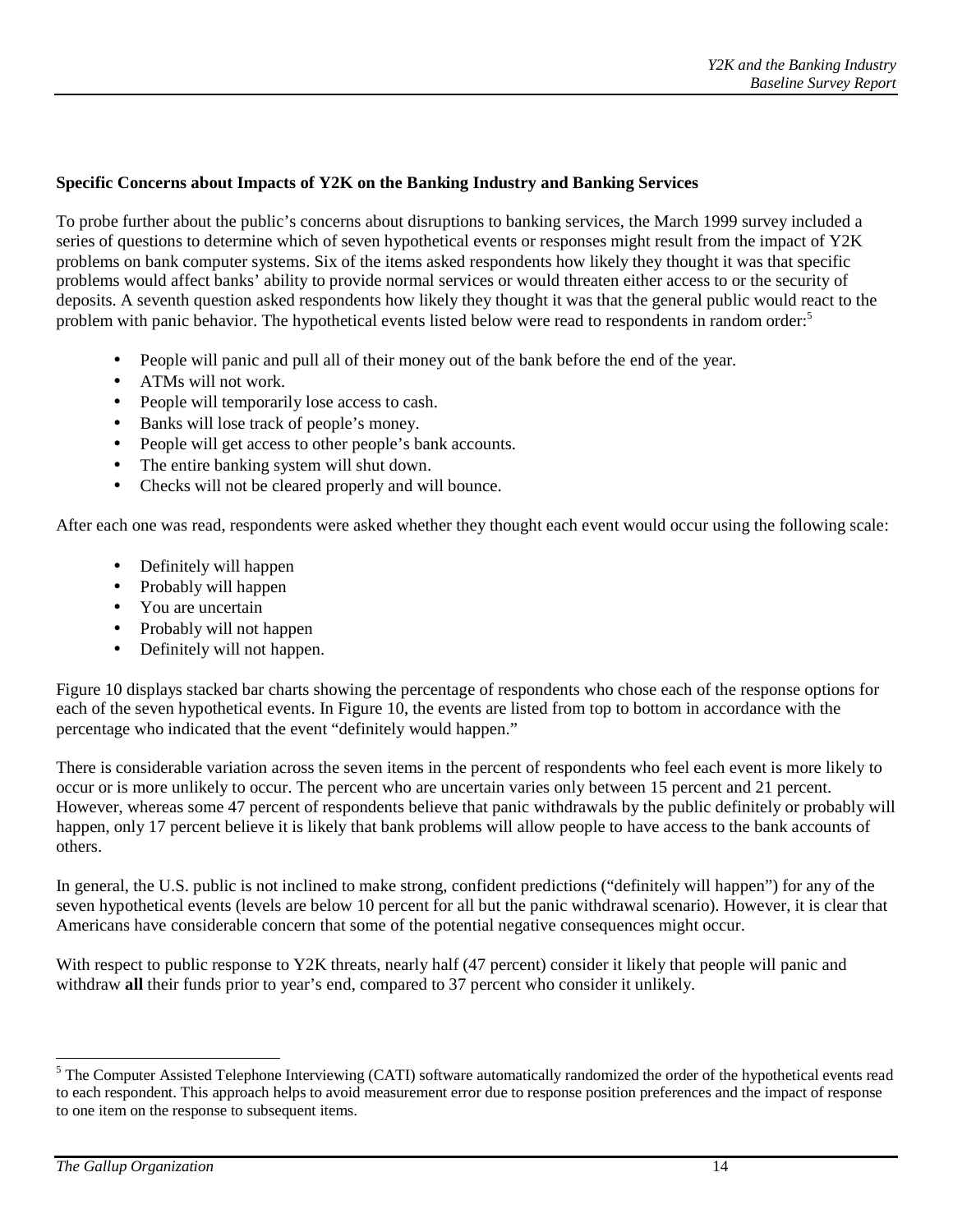

### **Figure 10. Perceived Likelihood of Seven Hypothetical Events Caused by the Impact of the Y2K Problem on Banking Services**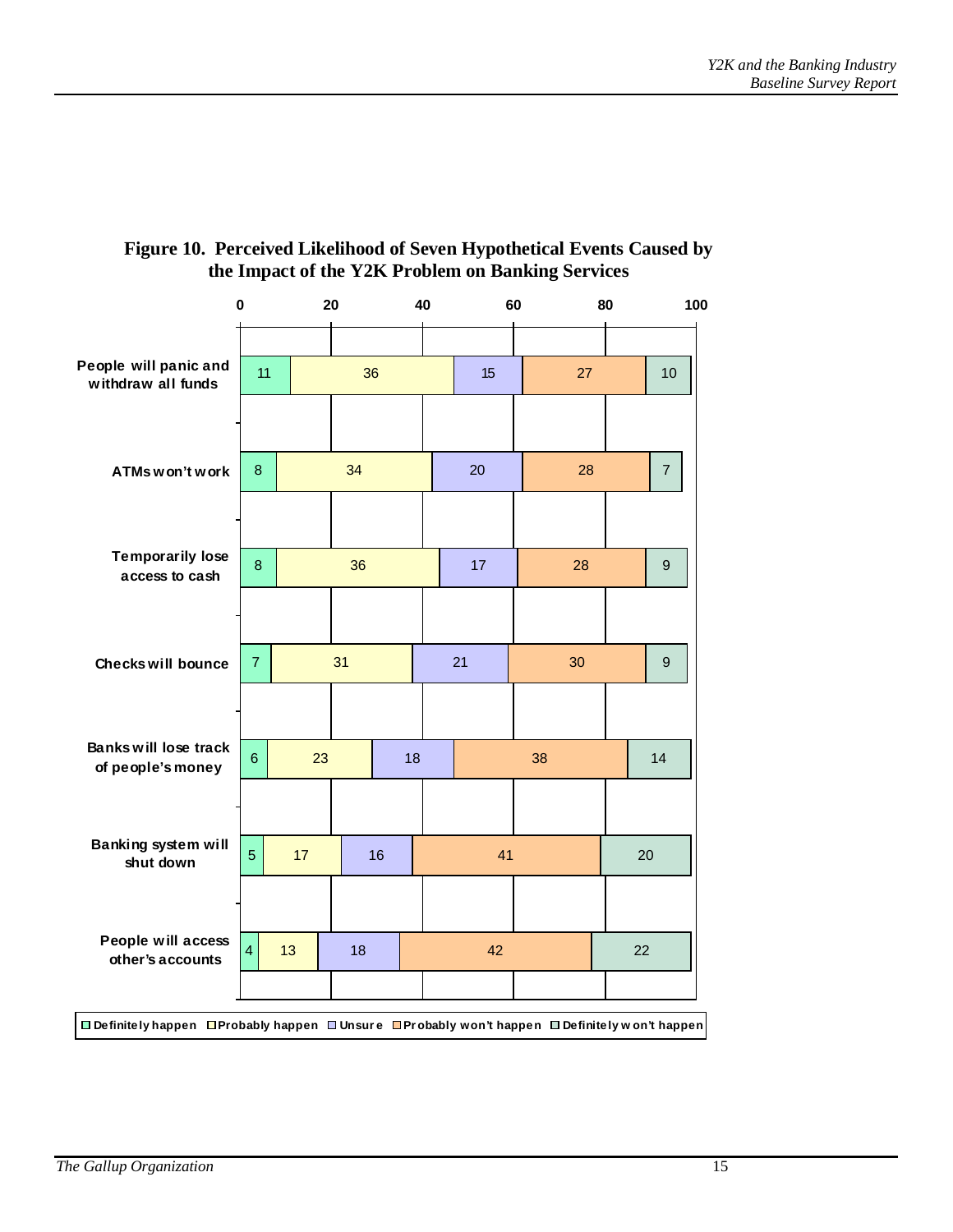More than 40 percent consider it somewhat likely that ATMs will fail and that people will temporarily lose access to their deposits. Some 38 percent consider it likely that check processing will be affected by Y2K problems, leading some checks to bounce against account balances that are not accurately updated.

Fewer than 30 percent of respondents consider it at least probable that banks will lose track of people's money, although over half of respondents (52 percent) consider this to be unlikely. Barely one respondent in five believes that the entire banking system will be forced to shut down by computer problems, while 61 percent of the public considers this to be unlikely, and 20 percent are quite certain that it will not happen. Seventeen percent believe it likely that security and control over account access will be compromised by the Y2K problem, but 64 percent of respondents hold the opposite view.

In summary, as has been shown in other surveys, it appears that the public is more inclined to expect particular types of disruption of bank services to occur (ATM problems, temporary inaccessibility of cash accounts), but are not much inclined to expect major problems (the collapse of the entire system, or failure of access security over individual accounts).

Moreover, these data, together with statements made by a number of focus group participants, suggest that *the public may believe that the most likely cause of banking disruption may be the behavior of depositors who attempt to withdraw all their funds from banks prior to January 1, 2000*. This concern may be among the most important public perceptions that may be addressed by a public information campaign during 1999.

Figure 11 displays the percentage of respondents who believe each of the seven hypothetical events will definitely or probably happen – separately for **respondents with and without bank accounts**. 6 We note that in all instances, nondepositors are considerably more likely to believe that the seven negative consequences of the Y2K problem will happen. We therefore believe that assessing public attitudes and beliefs based on the population of **actual depositors** will provide federal financial regulatory agencies with a more realistic perspective on the extent of public concern that may need to be addressed for the balance of 1999.

 $\overline{a}$ 

<sup>&</sup>lt;sup>6</sup> In the March 1999 survey, 92 percent of respondents indicated they had a bank account, and 8 percent reported they had no bank accounts.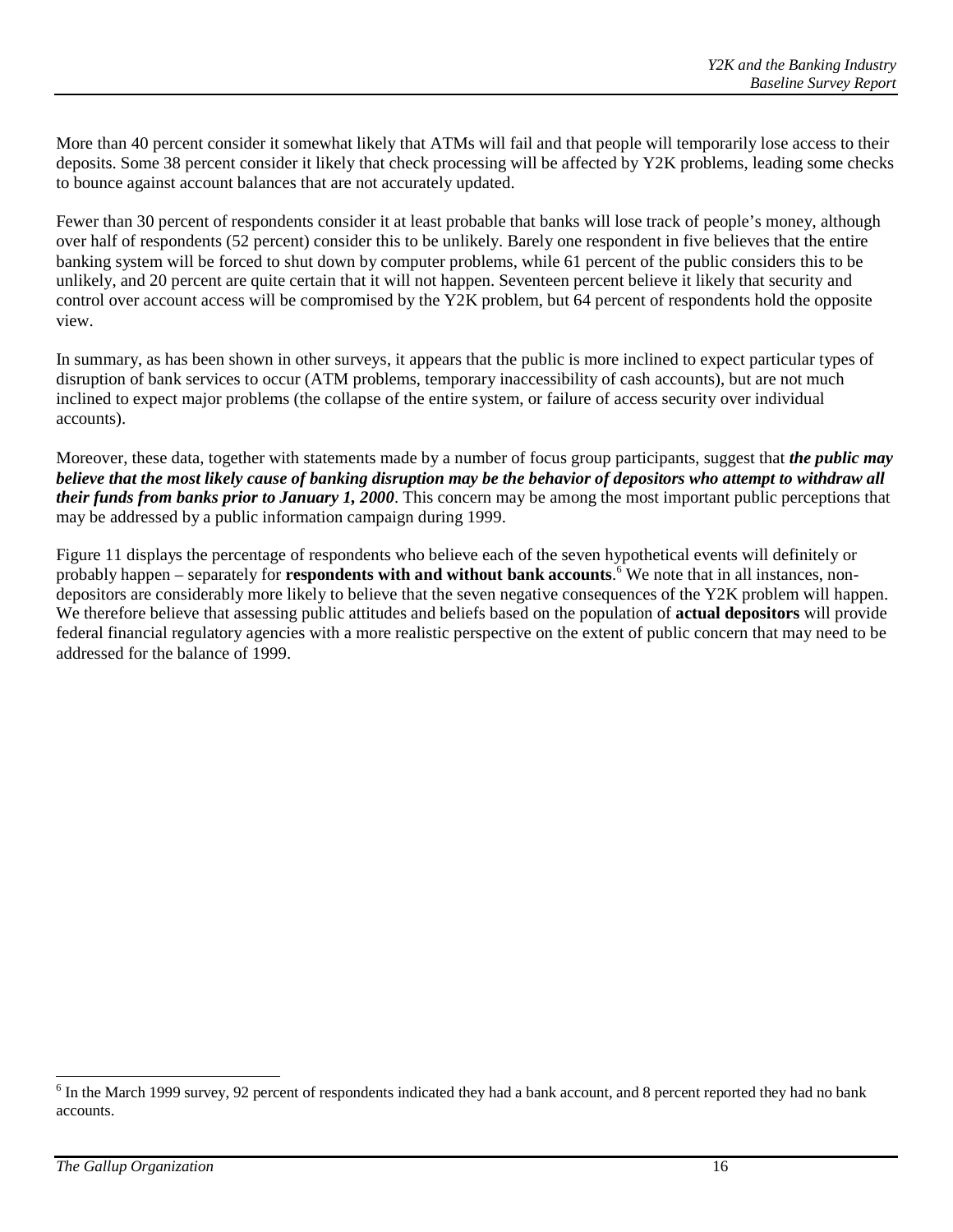### **Figure 11. Percent Who Expect Hypothetical Events to Occur by Banking Status**

**(Bars show percent who believe each event definitely or probably will happen.)**

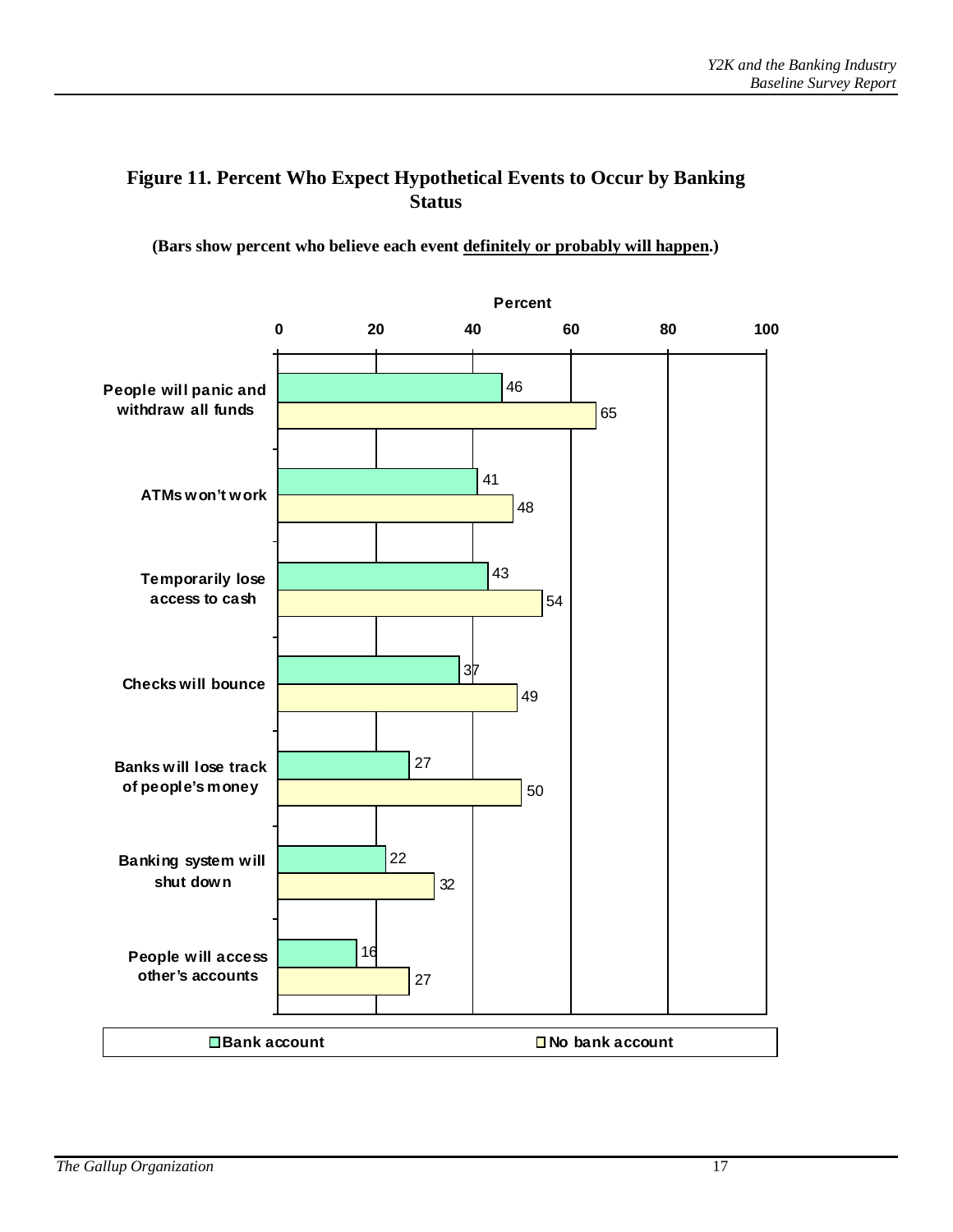### **Expected Duration of Y2K Impacts at Respondents' Own Banks**

Many surveys of attitudes and beliefs about public figures and institutions indicate that members of the public differentiate sharply between general concepts and their personal circumstances. For example, public ratings on Members of Congress frequently show disapproval with Members in general, but conversely indicate that individuals are much more satisfied with the performance of their own Representatives than with Congress as a whole. Similarly, survey ratings of public schools in the U.S. are typically much more negative than those accorded schools in respondents' own state, city or neighborhood. Consequently, it is important to determine whether public expectations of Y2K problems affecting the banking industry and services are similar when the focus is the banking system in general or respondents' own banking institutions.

As a measure of specific concern about their banks' Y2K readiness, respondents who reported having bank accounts (92 percent of all respondents) were asked, "If Y2K computer problems were to occur at your bank, how long do you think they would last? Would you say for only a few days around January 1,2000; for several weeks, for several months to a year, or for more than a year?"

Figure 12 shows that half of respondents expected that, **if** Y2K problems occur, they will last for only a few days at the beginning of the year. An additional 31 percent of respondents indicated their belief that the problems could continue for a few weeks. Only 10 percent of respondents believed that any Y2K problems would extend for several months to a year, and a scant 2 percent responded that the problems would endure for more than one year. (The 5 percent of respondents who did not know how to answer the question are not shown in Figure 15.) At least at their own banks, respondents are **not** bracing themselves for a long ordeal of disruptions to banking services.

In general, there were few deviations from this pattern across the demographic, social and economic groups in the sample. Respondents in the youngest age group (18-25) were more likely to believe that Y2K disruptions would continue for several months to a year (19 percent compared to 10 percent overall). Those without a high school degree also were less likely to believe that the Y2K problems would be short-lived, but were also much more likely to indicate they did not know the answer.

Figure 13 shows that respondents with greater exposure to the Y2K issue are more likely to believe that any problems will be overcome quickly at their own banks. Those with least exposure to information about Y2K issues are slightly more likely to believe the problems will persist for longer periods, and also are more likely to say they do not know what to expect about the duration of the problem at their banks.

In general, these results suggest that most depositors do not expect their own banks to suffer from long-term effects of the millennium bug. We believe that this fact accounts for the pattern of responses about the coping behaviors that respondents expect they will take in response to the threat of Y2K disruptions in banking services – discussed in the next section.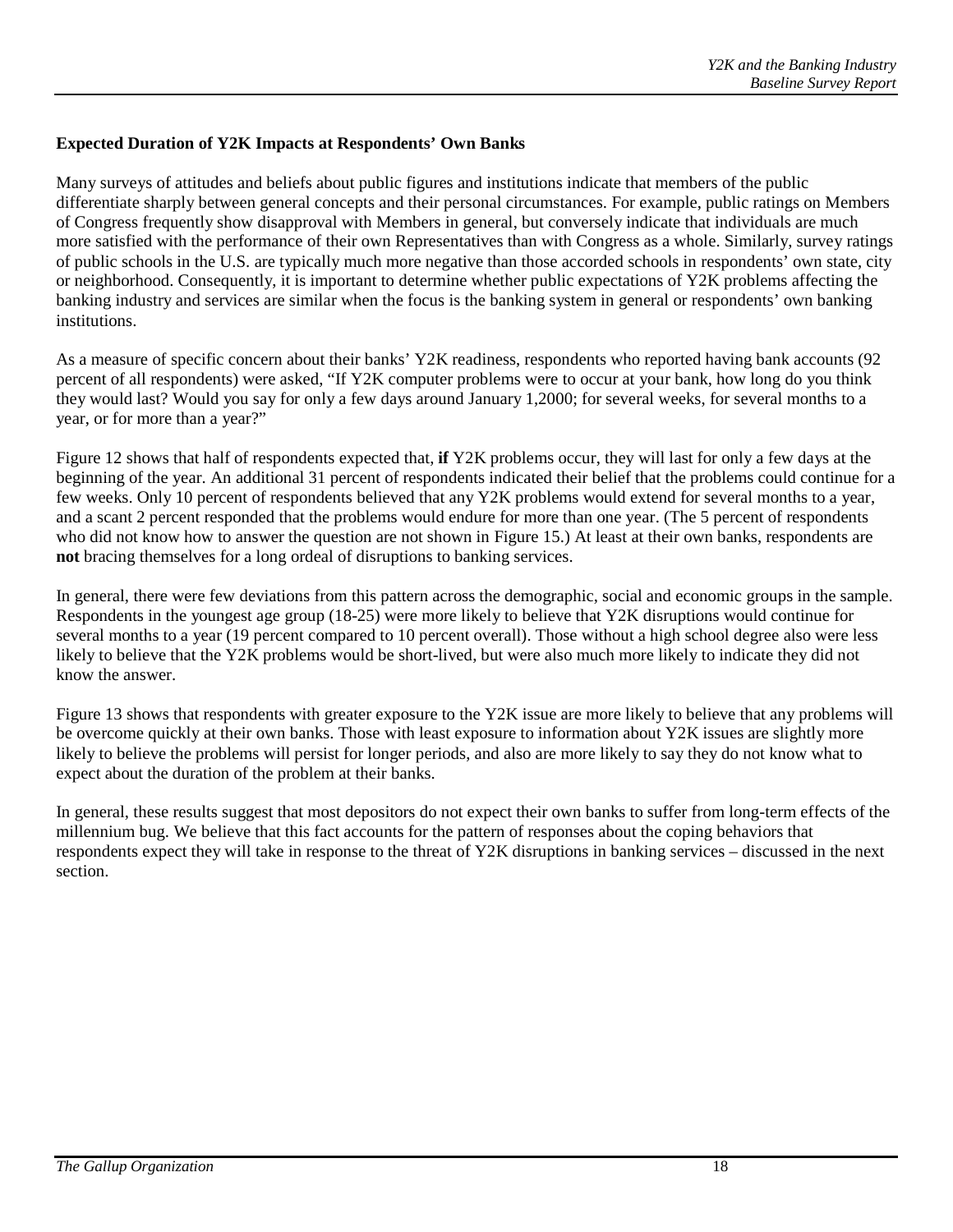

### **Figure 12. Expected Duration of Y2K Problems At Respondent's Own Bank**

**A Few Days Several Weeks Several Months > Year Don't Know /Refused**

**Figure 13. Expected Duration of Y2K Problems at Respondent's Own Bank by Exposure to Y2K**

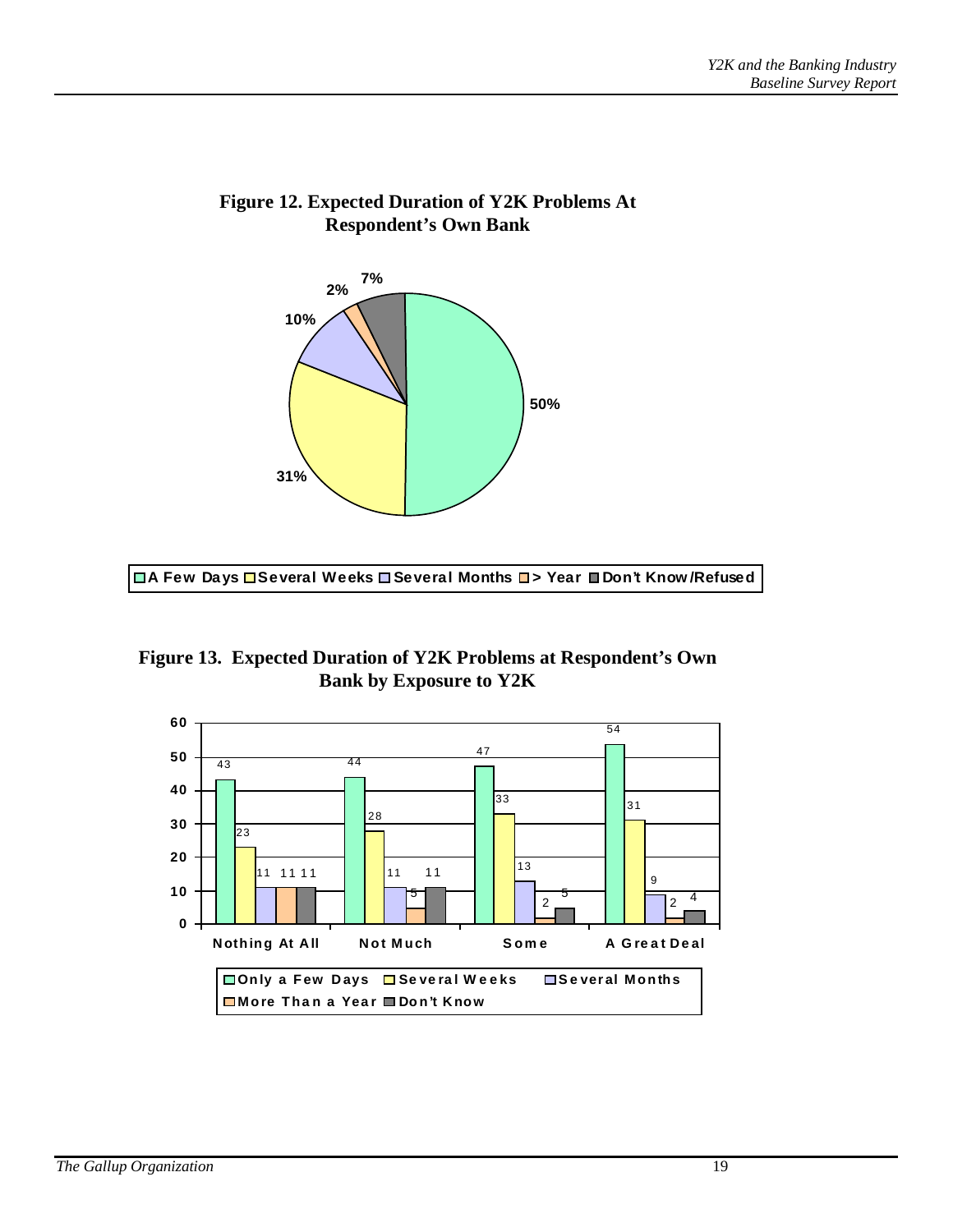#### **3. Public Confidence in Banks To Prevent or Minimize Y2K Problems**

At the time of the March 1999 survey, about nine months remained for banks to repair or replace and test their systems for Y2K readiness, and to develop a comprehensive set of business contingency plans to ensure the smoothest possible transition into 2000.

To a large degree, public coping behavior in the face of the Y2K threat to banking services will depend upon the level of confidence they have in their own banking institutions to complete and test all system changes by the end of the year. To assess this attitude, respondents were asked the following question:

"Now, please think about your own bank; that is, the bank where you have the most money. How confident are you that your bank will solve the Y2K computer problem before the year ends? Do you think your bank will:

- Definitely solve the problem in time
- Probably solve the problem in time
- Uncertain
- Probably will not solve the problem in time, or
- Definitely will not solve the problem in time."

As shown in Figure 14, over three-fourths of the sample (76 percent) indicated some level of confidence that their bank would solve the Y2K problem before the end of the year. Over one-third of respondents (35 percent) believe that their banks will definitely meet the deadline for system correction, and an additional 41 percent indicated that it was probable that their bank would finish work in time.

Some 17 percent of respondents were uncertain about whether their banks would solve systems problems by the end of the year. However, only about 7 percent of all bank depositors felt it was unlikely that their banks would complete necessary changes – with only 2 percent indicating that their banks would definitely not be ready.

These data, along with many other distributions documented in this report, suggest that only about one-fourth to one-fifth of the public believes that they will personally be at significant financial risk as the year 2000 begins. These individuals are in the greatest need of information about how their banks are progressing and about the views of qualified experts on the real risks that they will experience any significant disruption in their ability to gain access to and manage their money.

On the other hand, the results in Figure 14 point out that only about one-third of Americans have reached a level of high confidence in how their banks are progressing. Some level of uncertainty remains for nearly two of three bank depositors. Public information campaigns for the remainder of 1999 should be designed to aim at both sectors of society – those who are optimistic that the potential problems will be surmounted, but are still somewhat uncertain, and those who are more fundamentally under-informed about where the banking system stands in its progress toward building-level and systemwide readiness for the century date change.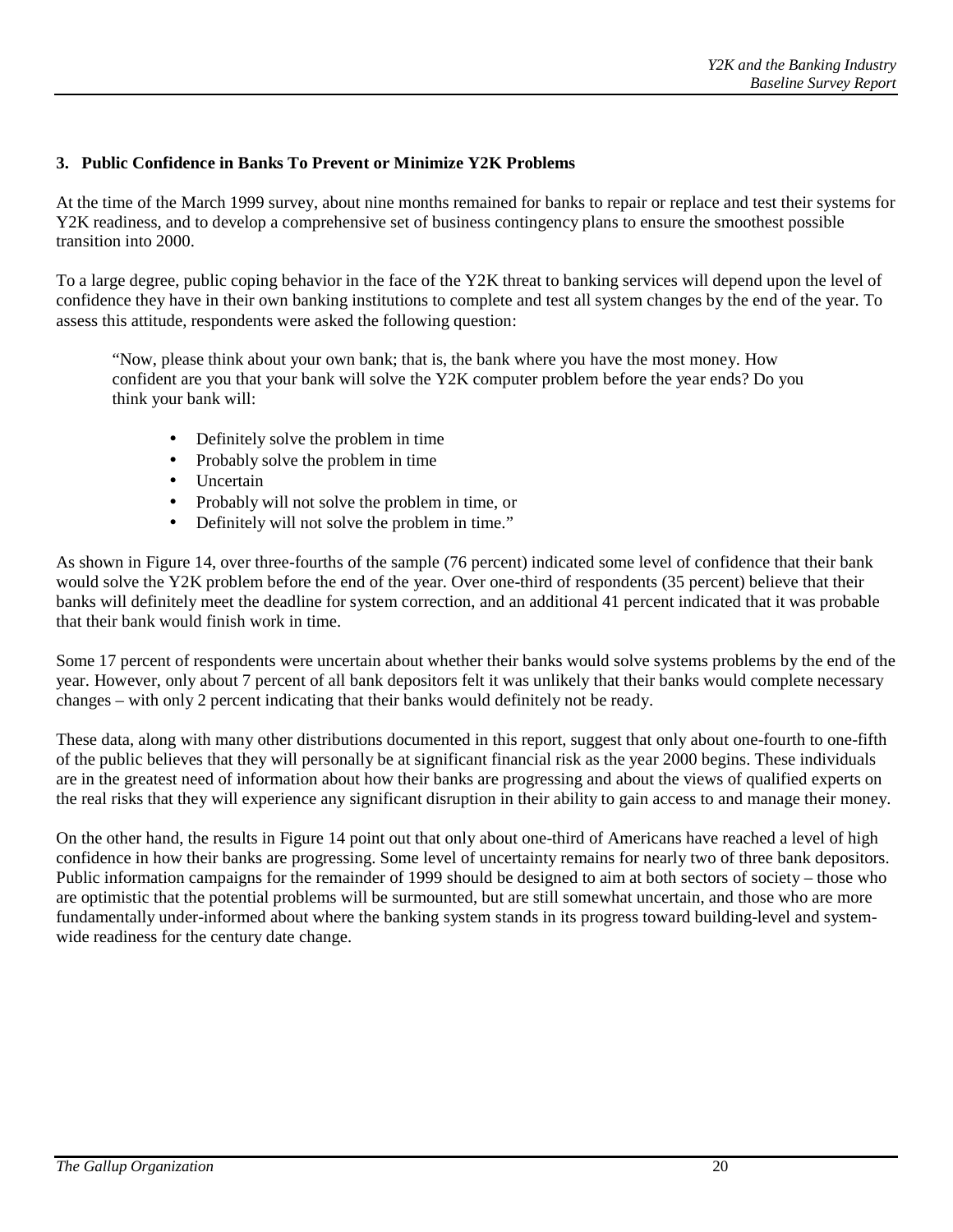

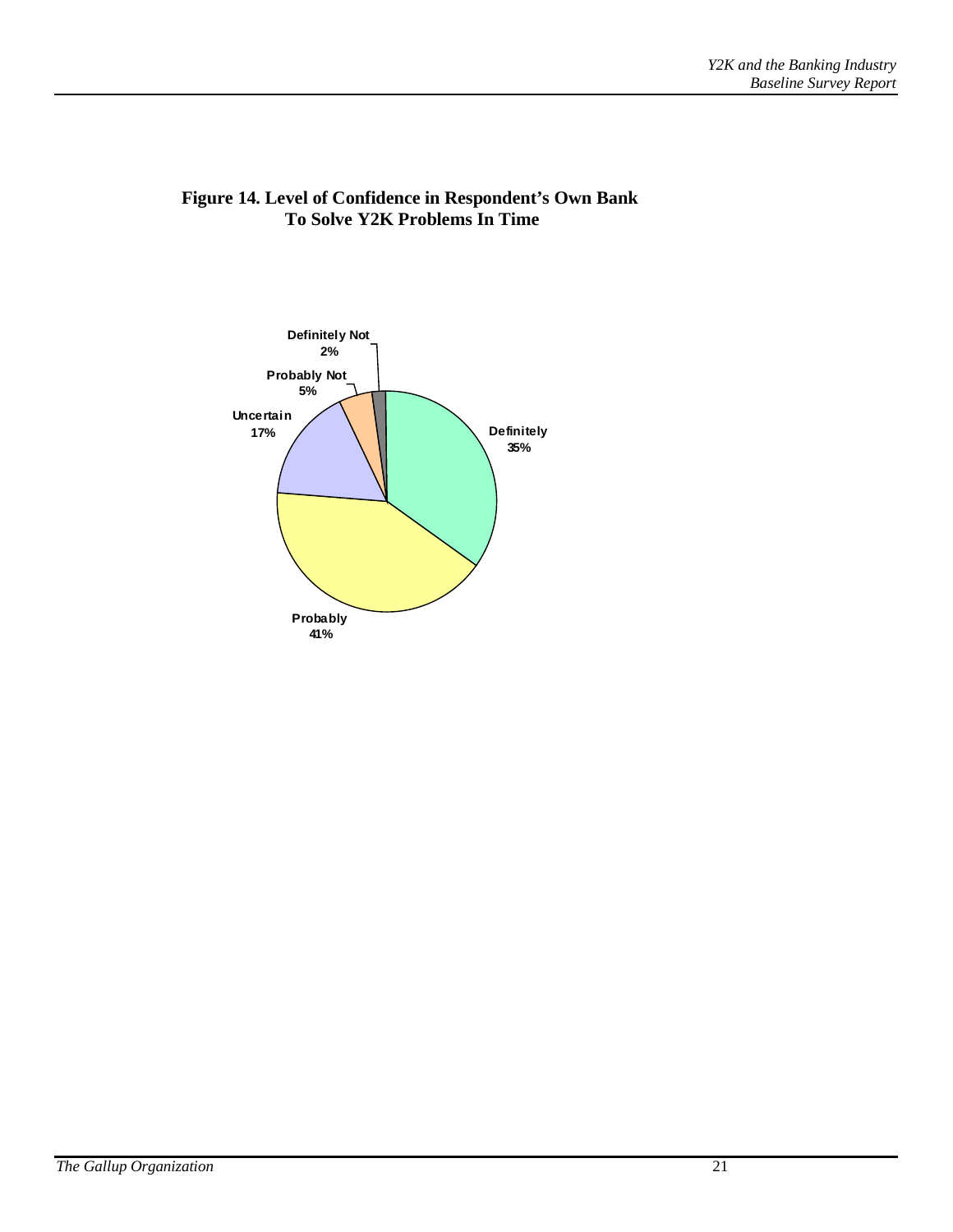#### **4. Actions Respondents Will Take To Minimize Y2K Problems and the Potential Impact on Banks**

A major part of Y2K readiness for the banking industry is developing comprehensive contingency plans to cope with unforeseen events. Experts in Y2K planning have focused considerable attention on the extent to which Y2K problems will be made more difficult than merely computing system problems because these systems are so closely intertwined with human expectations and behavior patterns. It is therefore conceivable that the worst aspects of transition into the year 2000 may arise because people decide to alter their typical behavior in ways that place extraordinary stress on information and communications systems that are somewhat less robust than normal because of the many changes made to achieve Y2K compliance.

Fortunately, recognition of this possibility is growing rapidly. The first quarter of 1999 saw the publication of more and more frequent feature articles across all media (including mass communications) suggesting that public panic behavior about Y2K problems is a considerably greater threat to social and economic systems than that posed by the possibility that some systems will not be fully remediated by December 31, 1999.

To improve the federal financial regulatory agencies' understanding of the prospects that Y2K problems will be exacerbated by human behavior, the March 1999 survey asked respondents about their likely responses to the impact of Y2K problems on banking services. Respondents<sup>7</sup> were asked to indicate how likely they were to do each of the following nine things:

- Confirm your bank balances before the end of the year.
- Withdraw all your money from the bank.
- Withdraw some extra cash.
- Temporarily stop your direct deposit or direct payments.
- Transfer all your money to a bank that says it has solved its Y2K problem.
- Pull your funds out of other financial accounts, such as mutual funds, CDs, stocks or bonds.
- Discuss with your bank its Y2K readiness.
- Keep better track of your banking transactions, including withdrawal and deposit slips.
- Maintain your usual banking routine.

The nine possible behaviors were read to each respondent in random order to prevent response effects. For each item, respondents were asked how likely they were to act in the way specified using the following response categories:

- Definitely will do
- Probably will do
- Unsure
- Probably will not do
- Definitely will not do.

Note that not all of the nine listed actions (e.g., stopping direct deposits/payments, or withdrawing funds from "other" accounts) were applicable to all respondents.

<sup>&</sup>lt;sup>7</sup> This series of questions was asked only of the 92 percent of the sample that indicated they had bank accounts.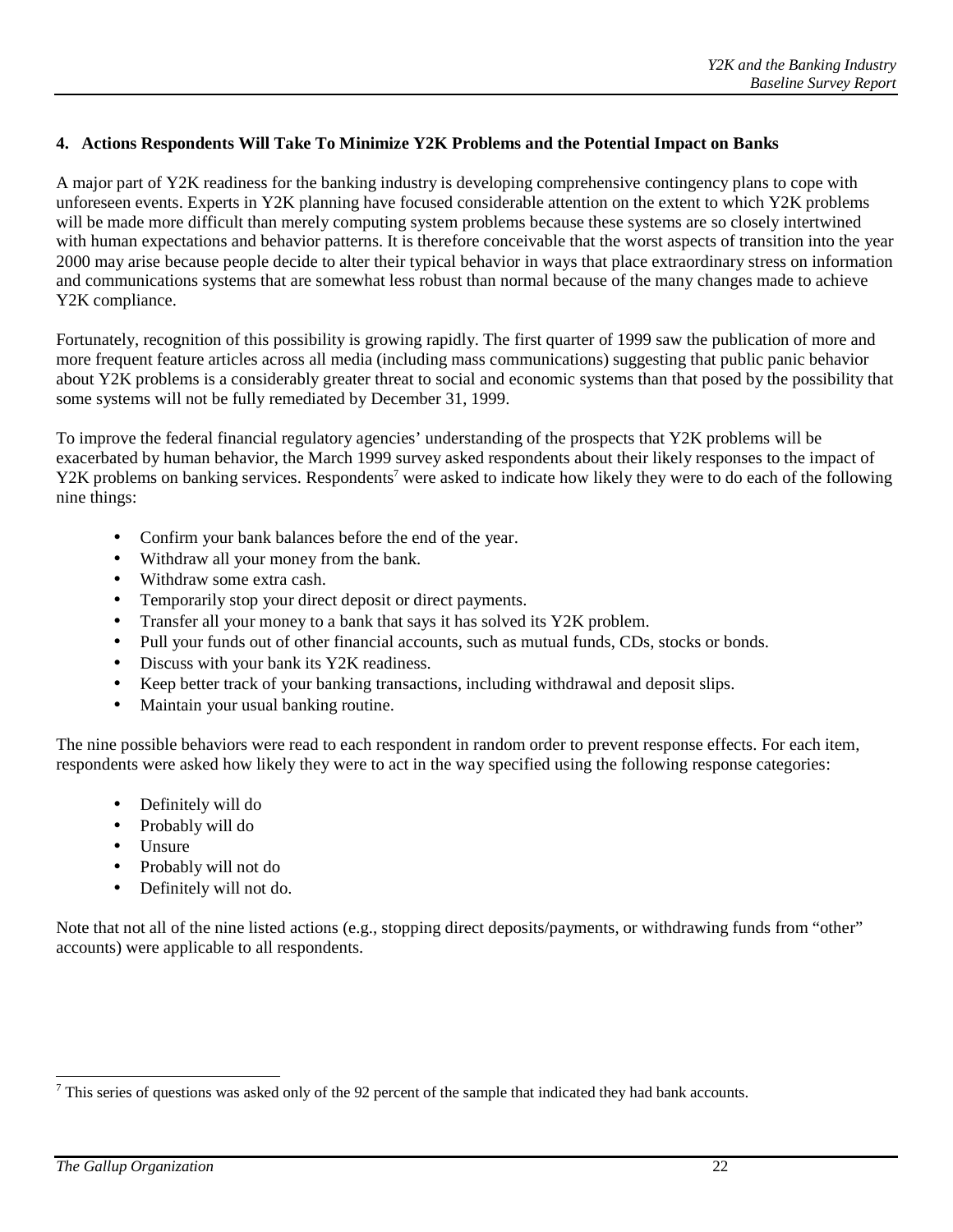Figure 15 shows the response patterns provided by respondents to the nine hypothetical actions.<sup>8</sup> Very wide variation is evident in whether respondents would be likely to adopt these actions. Items are presented in order of the percent who reported they would "definitely will do" the step described.

The top four items on the chart – things that respondents are most likely to do – are generally regarded as prudent steps for preparing for the end of year transition and would be highly unlikely to represent external, customer-based disruptions for banking institutions. The bottom four bars of the chart – things that respondents are least likely to do – are the listed items that represent the greatest threat to orderly operation of the banking industry. The middle item – withdrawing some extra cash before the end of the year – is a step that some analysts are suggesting as a precaution against inconvenience should minor problems emerge.

Eighty-six percent of respondents expect to confirm their account balances before year's end, with 57 percent indicating they would definitely take this step and only a combined 9 percent indicating that it was unlikely that they would do it. Seventy-eight percent said they will keep better track of bank transactions, with nearly twice as many indicating "definitely" as "probably." Only 15 percent of depositors felt it unlikely they would take this precaution. Eighty-two percent of respondents expected to continue their usual banking routines at year end – with responses evenly split between those who reported "definite" and "probable" intentions. Fifty-nine percent thought it likely that they would discuss Y2K readiness with bank staff, again with the percentages evenly split with respect to the firmness of intent.

Respondents were divided on the question of whether or not to withdraw some extra cash from their bank accounts before the end of the year. Twenty-six percent reported that they would definitely withdraw some extra cash and an additional 36 percent thought it probable that they would do so. However, approximately one-third of respondents considered it unlikely that they would need extra cash over the transition into 2000, with 17 percent reporting they probably would not withdraw extra cash and an additional 15 percent indicating they definitely would not make additional withdrawals. Six percent were unsure about whether to take this step. The distribution of responses for this survey question indicates that, as of March of 1999, a majority of depositors (59 percent) remain uncertain about whether or not they will withdraw extra cash just prior to the century date change.

Far fewer respondents believed it likely that they would take any more aggressive steps to ensure against banking problems due to Y2K. For each of the four remaining items in Figure 15 (stopping direct deposits and payments, transferring funds to a Y2K-ready bank, pulling funds out of other financial accounts, and withdrawing all of their bank deposits), fewer than 20 percent reported it was at all likely that they would take those steps. Fewer than 10 percent thought they would definitely take any of those actions. Fully 55 percent claimed that they definitely would **not** withdraw all of their funds from bank accounts.

The data presented in Figure 15 indicate that the public is strongly inclined to take the steps that Federal financial regulatory agency experts and many responsible media analysts are advising them to do – take the trouble to pay closer attention to balances and transactions so that any errors are quickly caught and corrected – but do not take unnecessary, drastic actions to prepare for a catastrophe that has little or no chance of occurring. At the same time, some uncertainty remains about what the public will actually do as year end arrives. Although few respondents report they are "unsure" about their likely behavior, substantial percentages still describe their likely behavior in terms of "probable" rather than "definite" actions. This suggests that their perspectives and consequent behaviors might be subject to change as a result of the continuing flow of news and analysis about the Y2K problem from the banking industry.

 $\overline{a}$ 

 $8$  Less than one percent of the cases had missing data (i.e., "don't know" or refusals). However, because some actions were not applicable to some respondents (e.g., those who do not use direct deposit or direct payment arrangements), some of the stacked bars do not sum to 100 percent.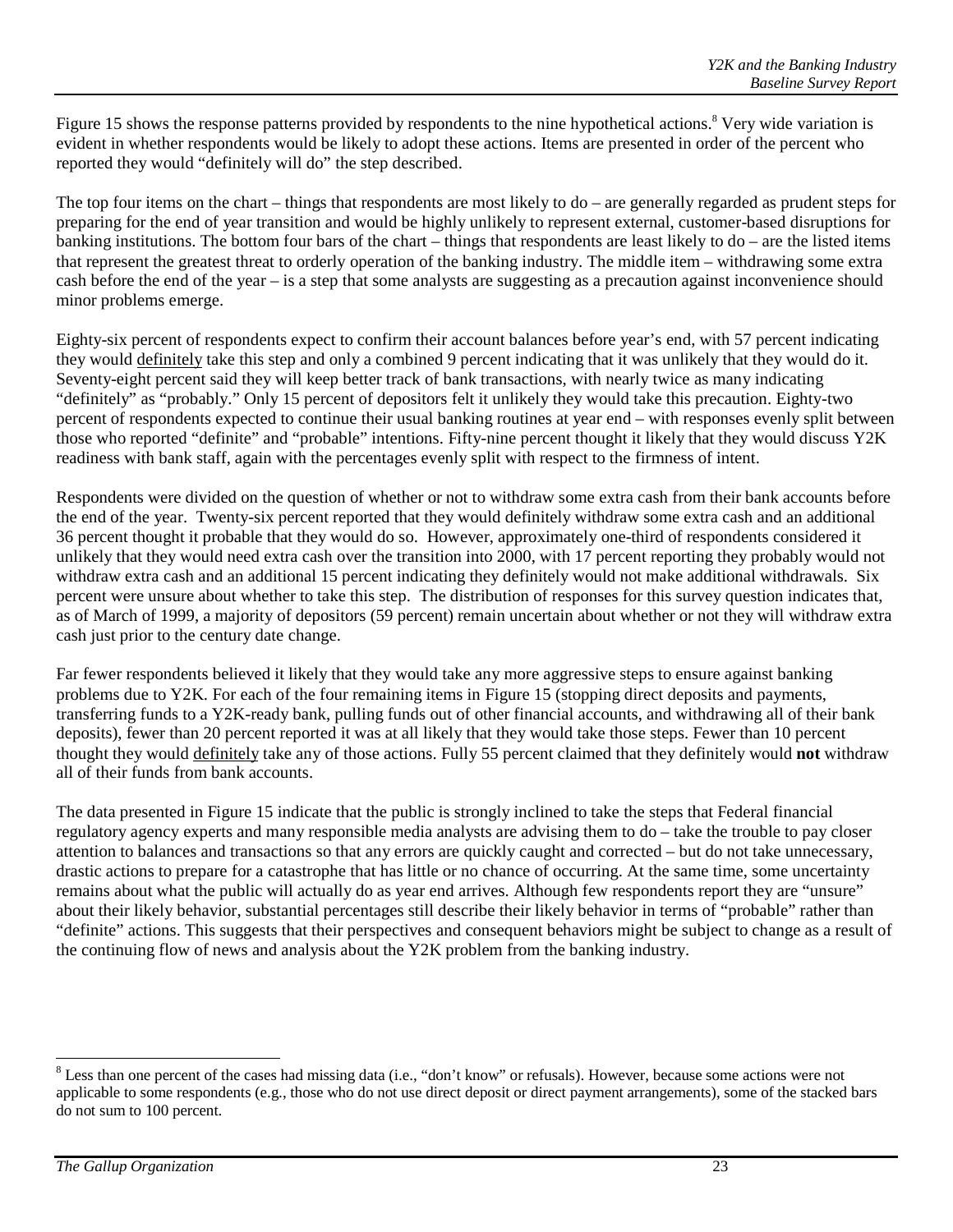

### **Figure 15. Respondents' Likelihood of Taking Specified Actions in Response to Possible Y2K Problems with Banking Services**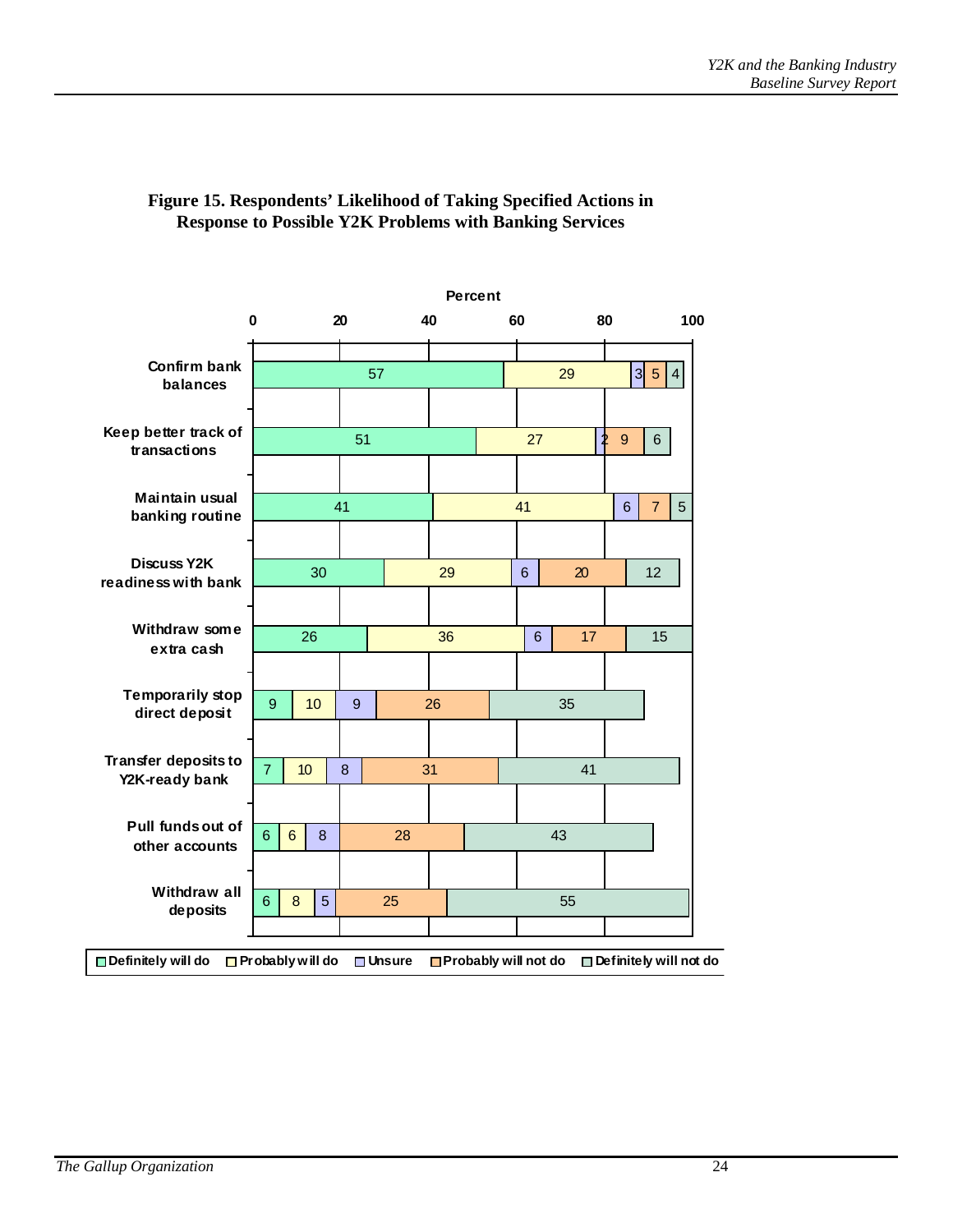### **The Amount of Extra Cash Depositors Expect To Withdraw at the End of the Year**

In the March 1999 survey, project researchers believed that asking respondents to report the actual amounts they planned to withdraw would be considered a sensitive and invasive question that would generate a large percentage of refusals. Instead, survey respondents who reported an intention of making extra cash withdrawals<sup>9</sup> were asked the question with the following wording:

"You indicated you might withdraw some extra cash. How much extra cash would you withdraw? Would you say enough for:

- a long weekend
- a week
- several weeks
- a month
- several months
- a year or longer,
- or haven't you thought about this?

Figure 16 shows the distribution of responses about the amount of money that may be withdrawn by the 62 percent of respondents who said they would "definitely" or "probably" withdraw some extra cash. Within this group, responses were highly varied. First, about 16 percent indicated that they had not thought about the amount of extra cash they would withdraw. Six percent reported they would take out enough for a long weekend, 12 percent said they would withdraw enough to last one week, 9 percent indicated they would take out several weeks worth of cash, and 11 percent planned to withdraw enough for one month's expenses. In addition, 6 percent felt they would need enough for several months, and 2 percent planned to withdraw enough for a year or longer. (Note: percentages in the column graph of Figure 16 sum to the 62 percent who said they would definitely or probably withdraw some extra cash.)

 $\overline{a}$ 

 $9$  Recall that 62 percent of bank account holders reported that they would definitely or probably withdraw some extra cash. Since 92 percent of respondents were account holders, the question about the planned amount of extra cash was asked of about 56 percent of the total population represented by the sample.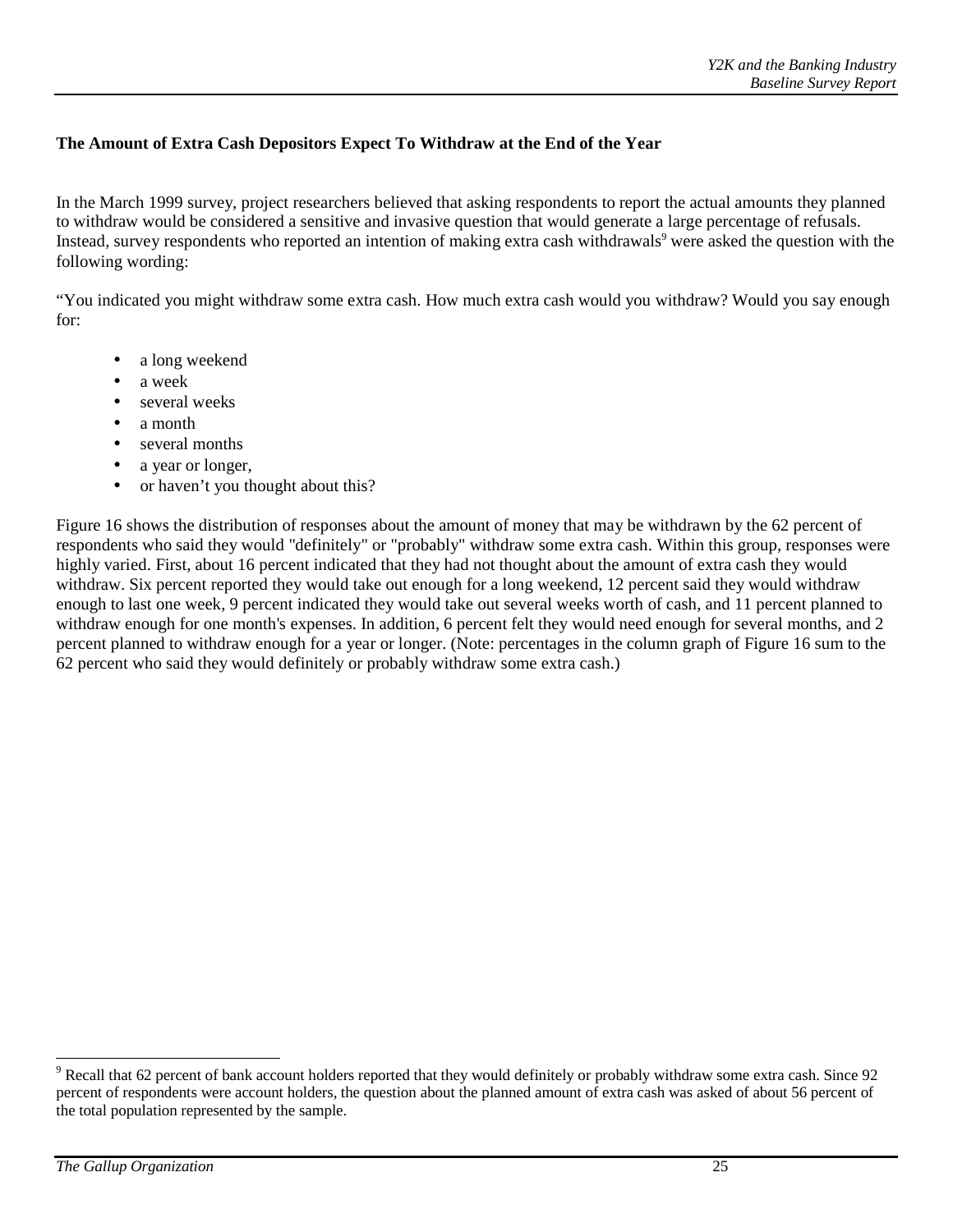

### **Figure 16: How Much Extra Cash Respondents Plan to Withdraw**

**Bar shows breakdown of the 62% who reported they "definitely" or "probably" would withdraw some extra cash.**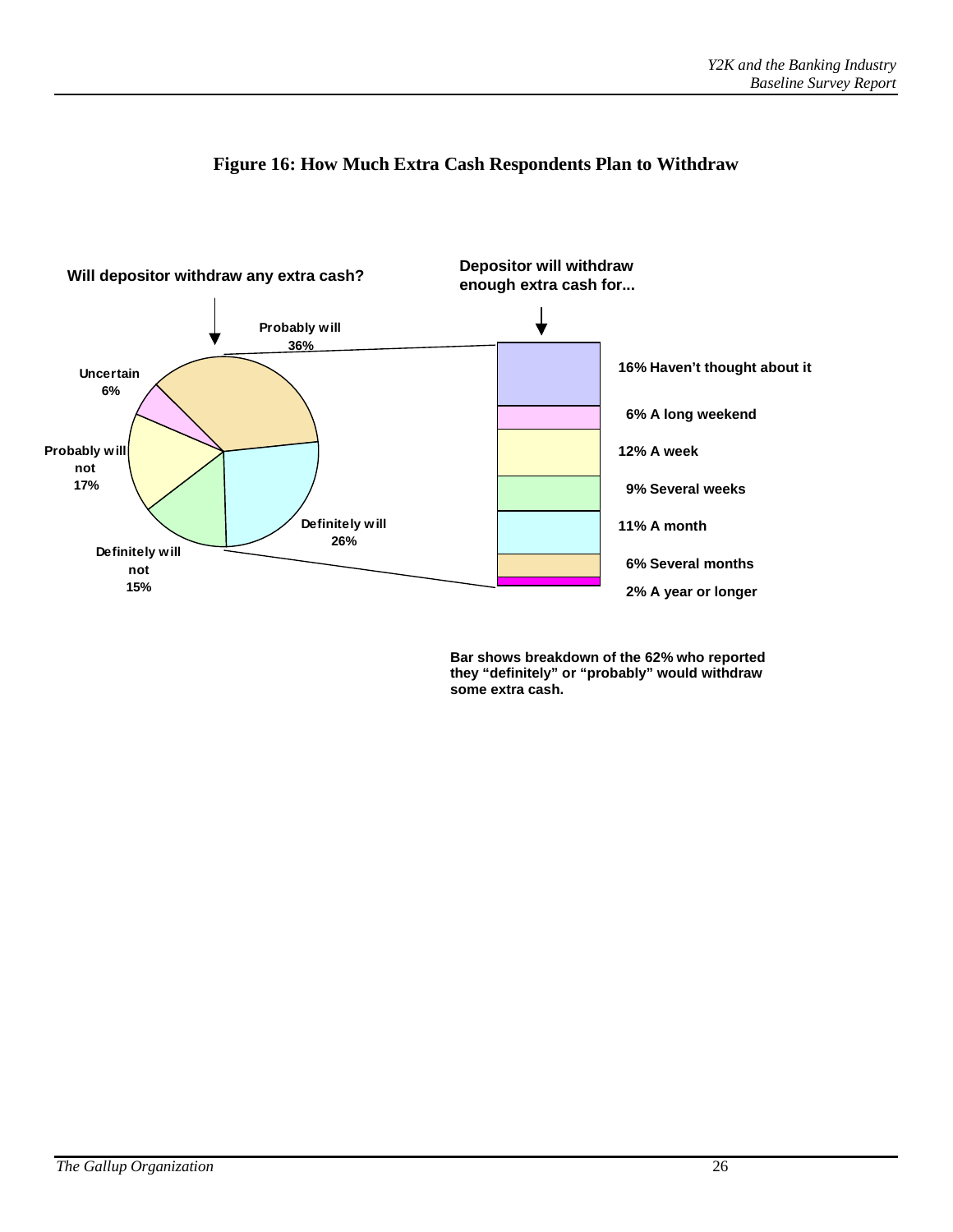# **Technical Notes**

This section of the report describes the methodology used in conducting the survey and producing estimates based on the survey results. It covers the sample selection, nonresponse, weighting procedures, and calculation of standard errors.

Gallup conducted telephone interviews with a national sample of 2,653 non-institutionalized adults in telephone households in the United States. Data collection was conducted between March 1-14, 1999.

All sample survey estimates are subject to a variety of sources of error. For example, with any randomly selected sample, the sample statistics may deviate from the corresponding population figures because of random sampling error. In addition, the sample results may be distorted by the effects of noncoverage of some portion of the population, by the impact of nonresponse on the survey results, and by errors introduced in the measurement process. In this survey, more than 8 percent of the household population were omitted by the sample design; most of these omissions involve households without telephones. Another potentially serious source of error in the results is nonresponse. In general, the bias in means and proportions due to nonresponse is a product of the nonresponse rate and the average difference between the respondents and nonrespondents. The rate of nonresponse to this survey (about 69 percent) leaves room for potential nonresponse biases. Below, we provide more detailed information about the sample selection procedure (and its omissions), nonresponse, the weighting procedure (which attempted to offset the effects of noncoverage and nonresponse), and the calculation of standard errors. The standard errors estimate the impact of random sampling error on the results.

#### **Sample Selection**

The sample was selected in two stages. In the first stage, a systematic national sample of random telephone numbers was generated. In the second stage, we attempted to contact these numbers and select a single eligible person for the interview.

The first-stage sample was selected using a list-assisted design by Gallup's regular vendor for telephone samples, Survey Sampling, Inc. (SSI). In a list-assisted, random-digit dial (RDD) sample, a sample of telephone "banks" is selected from the population of active banks and then a randomly generated suffix is appended to complete the telephone number. A bank is a group of 100 consecutive numbers that share their first eight digits—that is, their area code, exchange, and the first two numbers of their four-digit suffixes. For example, all the possible telephone numbers beginning 301-838-57\_ \_ form a single bank. Prior to selection, the banks are classified according to the number of residential listings they contain. In the method developed by Casady and Lepkowski  $(1993)$ ,<sup>10</sup> numbers from the stratum of banks containing no residential listings ("zero" banks) are under-sampled to reduce the number of calls to unassigned or non-working numbers. However, it is more common simply to omit banks that include few residential listings. The omission of these banks sharply increases the proportion of working residential numbers in the sample (from approximately 25 percent to more than 50 percent, depending on the exact rule for dropping banks). Evaluations of the bias associated with the omission of such banks indicates that it is small (Brick, Waksberg, Kulp, & Starer, 1995; Giesbrecht, 1997)<sup>11</sup>. As a result, both major vendors of telephone samples (SSI and Genesys) routinely offer samples based on all banks with three or more residential listings.

The sample for this study was selected using a "truncated" design that omitted banks with two or fewer residential listings. According to Giesbrecht (1997), this procedure omits about 2.4 percent of all households and about 2.6 percent

 $^{10}$  Casady, R. & Lepkowski, J. (1993). Stratified telephone sample designs. Survey Methodology, 19, 103-113.

<sup>&</sup>lt;sup>11</sup> Brick, J.M., Waksberg, J., Kulp, D.W., & Starer, A.W. (1995). Bias in list-assisted telephone samples. Public Opinion Quarterly, *59*, 218-235.

Giesbrecht, L. H. (1997). Coverage bias in various list-assisted RDD sample designs. Paper presented at the  $52<sup>nd</sup>$  Annual conference of the American Association for Public Opinion Research, Norfolk, Virginia, May 16, 1997.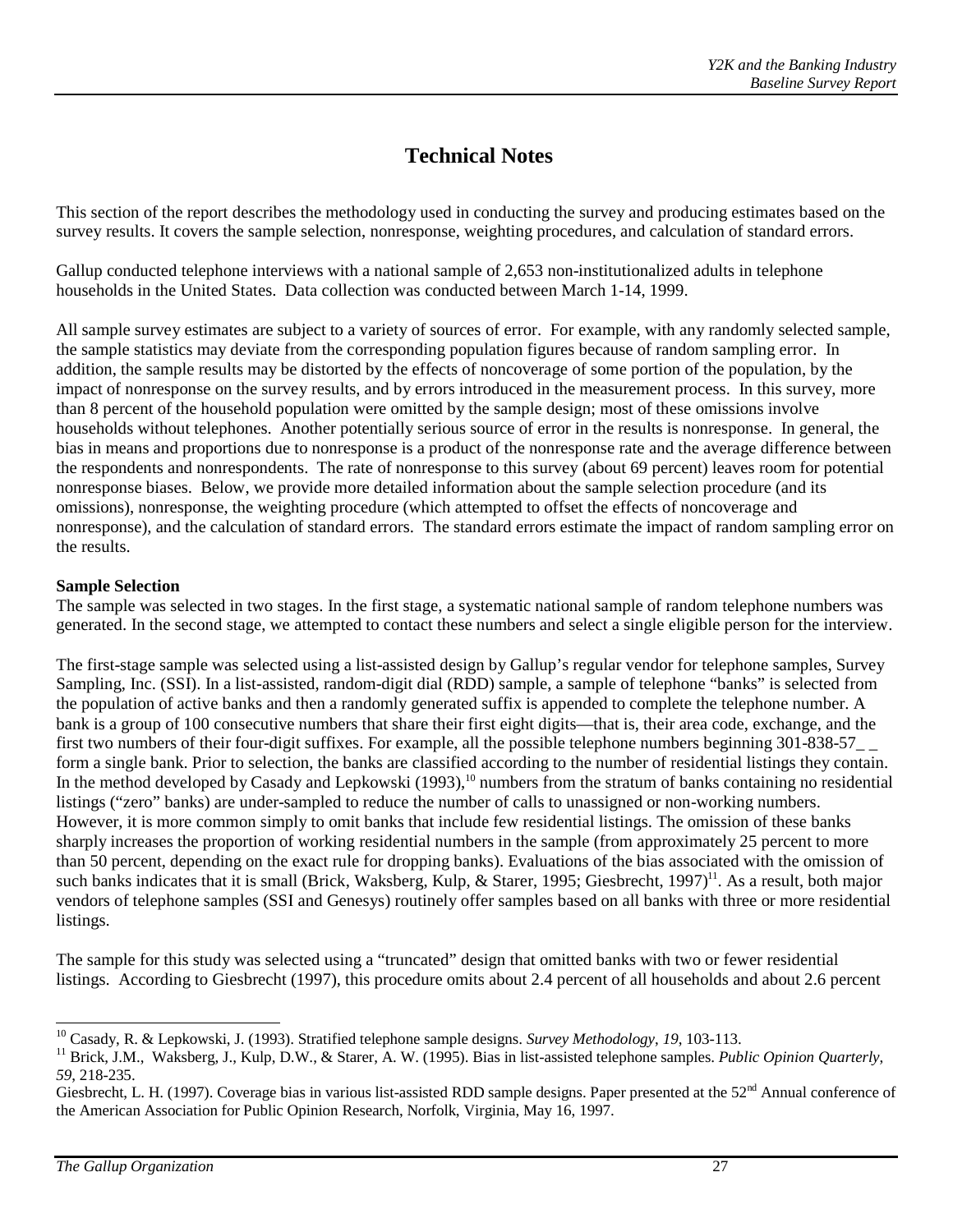of telephone households. 12 The remaining banks were sorted by county, and a systematic sample of random numbers was generated. Before turning over the sample to Gallup, SSI ran the sample numbers through an auto-dialing procedure that detected (and eliminated) some of the unassigned numbers. Typically, about 12 to 14 percent of all numbers are eliminated in this step, further increasing the proportion of working residential numbers in the sample. No other numbers were excluded from the sample (for example, numbers that had already been selected by SSI for some prior study were *not* excluded). The sample SSI provided to Gallup included 13,310 numbers. This figure assumed that 57.5 percent of the sample numbers would be working residential numbers, that 98 percent of these residences would include at least on eligible adult, and that interviews would be completed with 40 percent of the eligible households within the two-week data collection period.

Gallup then attempted to contact persons in households linked to the sample telephone numbers. When a person answered, telephone interviewers verified that the number was linked to a residence and attempted to select an eligible adult (at least 18 years old). This second stage of sampling was carried out using the "last birthday" method (in which the interviewer asks to speak with the eligible person in the household who most recently had a birthday).

#### **Nonresponse**

Table 1 below shows the final dispositions for the sample. A total of 4,036 of the sample numbers turned out to be unassigned or business numbers. In addition, Gallup interviewers were unable to reach anyone at 1,531 of the numbers to determine their residential status because of repeated busy signals or no answers. Within the remaining numbers classified as residential, the interviewers screened 2,785 numbers (to find out whether the household included an eligible adult) and completed 2,653 interviews. Overall, we estimate the response rate to be 31 percent.

We estimated the response rate using the definition recommended by the Council of American Survey Research Organizations (CASRO). Under this definition, the numerator for the response rate is the number of completed interviews (2,653) and the denominator is the estimated number of eligibles (in this case, eligible households) in the sample. We estimate that 65.7 percent of the sample numbers were working residential numbers  $(= 7,743)$  residential numbers  $/7,743 +$ 1,987 business numbers + 2,049 unassigned numbers). In addition, we estimate that 98.7 percent of these residences included one or more eligible members (2,749 eligible/2,785 screened). Overall, then, we estimate that the sample numbers were linked to 8,636 eligible households (13,310 x .657 x .987); this yields a response rate of 30.7 percent (2,653 / 8,636).

 $\overline{a}$  $12$  Data from the Current Population Survey indicate that about 94 percent of all households in the United States have a telephone.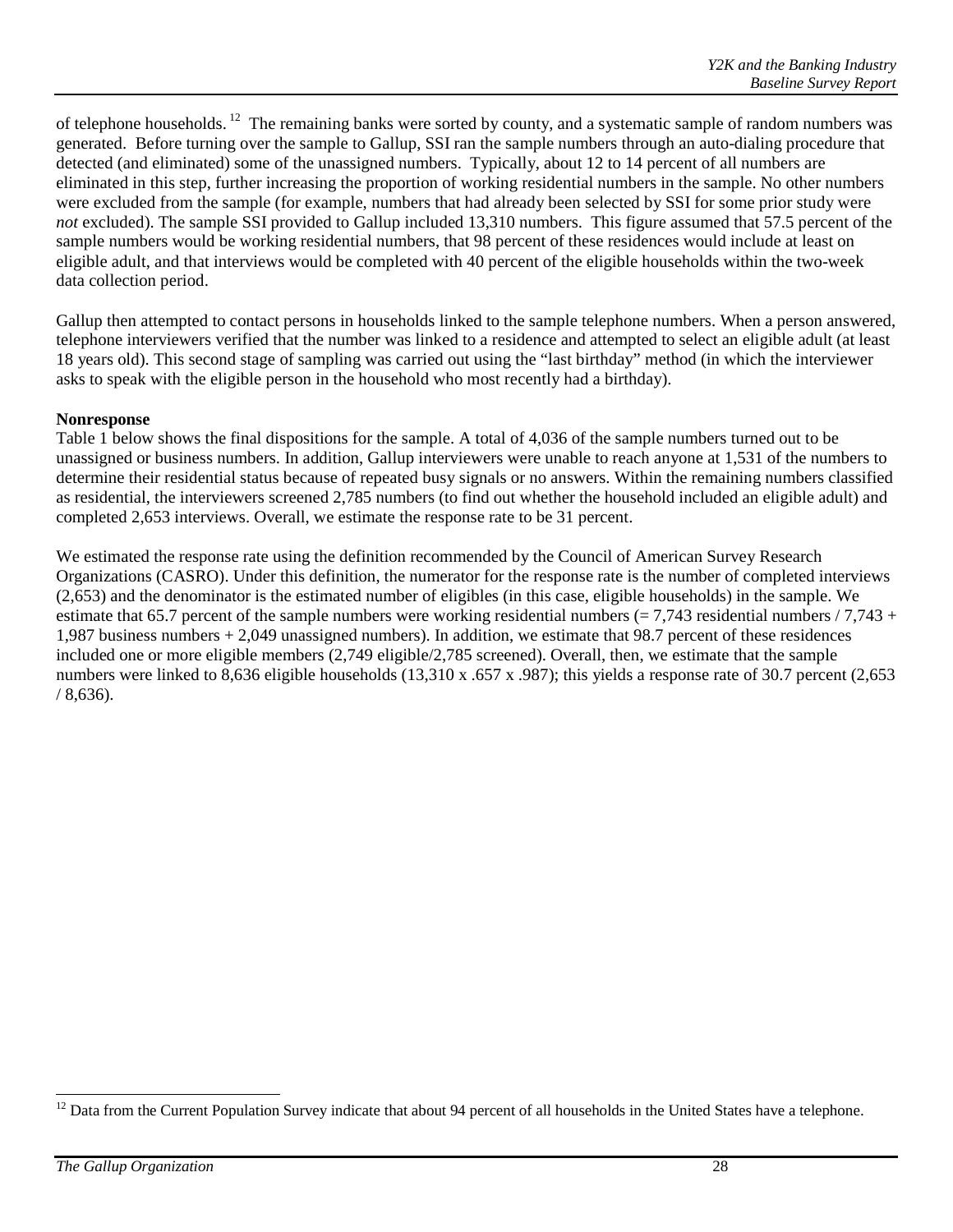|  |  |  |  | Table 1. Disposition of Sample Cases |  |
|--|--|--|--|--------------------------------------|--|
|--|--|--|--|--------------------------------------|--|

| <b>Disposition</b>                   | <b>Frequency</b> |
|--------------------------------------|------------------|
| All Sample Numbers                   | 13,310           |
| <b>Business Numbers</b>              | 1,987            |
| <b>Unassigned Numbers</b>            | 2,049            |
| No Answer/Busy                       | 1,531            |
| Answering Machine (Residential)      | 262              |
| <b>Other Residential Numbers</b>     | 7,481            |
| <b>Contacted Residential Numbers</b> | 7,481            |
| Not Screened                         | 4,696            |
| Refusal/Breakoff                     | 3,393            |
| Other (Language problems, etc.)      | 495              |
| Callback                             | 808              |
| Screened                             | 2,785            |
| Ineligible                           | 36               |
| Complete                             | 2,653            |
| Callback                             | 28               |
| <b>Breakoff</b>                      | 68               |

### **Weighting**

Weights are applied to survey data for a variety of reasons. Often samples are selected with unequal probabilities, and the weights compensate for these differences in selection probabilities. In addition, the weights may attempt to adjust for the effects of nonresponse and under-coverage.

The weights for this study were developed in two steps. In the first, we calculated a base weight (W1) that reflected the respondent's selection probability:

 $W1_i = (1/k) * (e_i / t_i)$ 

in which k represents the constant selection probability for the sample numbers;  $e_i$  the number of eligible adults at that household; and  $t_i$  the number of telephone lines linked to the respondent's household. To reduce the variability in the base weights, we set the value of  $t_i$  to 3 for those cases (n=58) who reported more than three telephone lines. Similarly, we set the value of  $e_i$  to 4 for those ( $n=47$ ) who reported that their households included more than four eligible adults. Because SSI does not routinely provide selection probabilities for the telephone numbers, we used the ratio between the number of completed interviews and the 1997 Current Population Survey (CPS) estimate of the number of households in the United States in place of k (that is, we set k equal to  $2,653 / 101,083,771$ ).

Then, to reduce the impact of nonresponse and the omission of households without telephones, we adjusted the base weights. The adjustment procedure brought the sample data into line with the 1997 CPS estimates of the size of the adult